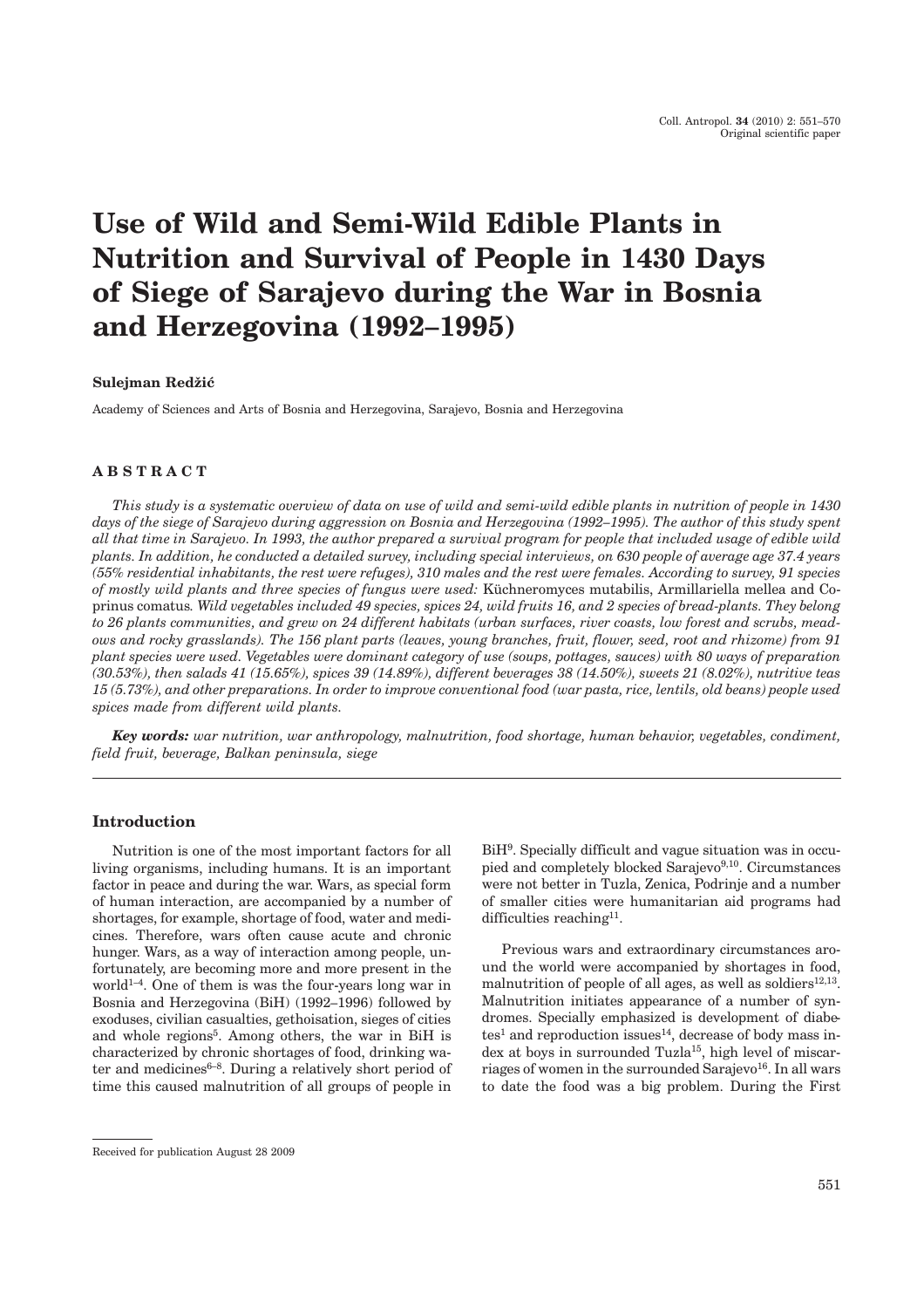World War there was great want to feed the entire world. Part of the experience in the field of Central Europe, as well as measures to combat hunger in different periods provides an exhaustive presented of Adam Maurizio<sup>17-19</sup>.

The city of Sarajevo was totally blocked for 1443 days  $-$  between April 6, 1992 and November 25<sup>th</sup>, 1995. In such conditions, with everyday bomb shelling, shortages of food, water, heating, and people spontaneously organized among themselves. One of first forms of organization of civilians was attempt to provide food. Conventional forms were significantly reduced. Especially difficult and complicated, even lethal, was period of 1992 and 1993, both for local inhabitants and refugees. That winter was extremely cold and long. People began making habits of living in war, under bomb shelling, with shortages of water, in cold apartments. However, most difficult was to get accustomed to being hungry or to monotonous food and shortages of food. Even when humanitarian aid program began, it was limited and very monotonous, consisting of rice, lentil, old beans and cans that were dozens of years old. As there was no electricity and natural gas, and no fire wood, preparation of available food was very inadequate. Aside from non-ordinary taste of food, it additionally aggravated already difficult situation. Especially endangered were infants, children and elderly people. During first couple of months people significantly lost weight, some over 20–30 kg. Mass undernourishment appeared<sup>9</sup>. After that, people developed accented urge for living. First reaction to new conditions was search for food in direct environment<sup>10</sup>. Living conditions in surrounded Sarajevo were additionally compliated by lack of dietetics and medicines, necessary for elderly chronic patients. That is the reason why programs of alternative treatments from natural environment were conducted<sup>8</sup>, so medicinal herbs, found on free territories were collected and used for preparation of dietetics<br> $^{\mathrm{11-16,20-22}}$ 

Living conditions were difficult in both bigger urban centers and in the surrounded area of Podrinje, during three and a half year long total blockade. Especially difficult conditions were in June of 1995, when mass exodus of local inhabitants began and when several thousands people wandered in mountains for months on their way to freedom. They were exposed to panic and severe hunger. For some people, this living drama lasted for about 6 months. People ate everything. Centuries long prejudices toward wild food and some smaller animals were broken. People used different parts of  $147$  plants<sup>11</sup>, 25 species of mushrooms and 7 species of lichens $22$ .

In the pre-war period most people had almost no knowledge about edible wild plants, alternative ways of nutrition and survival. However, they learned fast in the war. The war period in the surrounded Sarajevo was followed by all kinds of tempest, which proved that nutrition factor and fear of hunger are some of the most powerful factors in struggle for life and survival. The Sarajevo ghetto was a place where old saying that »hunger has no eyes« found its full meaning. For that reason, inhabitants turned to their environment, to wild plants, mushrooms, even smaller animals, and seek for salvage for them and their families. The use of wild edible plants didn't solve complex nutritional issues, but, it helped to avoid nutritional catastrophe, as well as prevented the appearance of a number of diseases followed by avitaminosis, that is often present in poor environments, even in peaceful conditions23–25.

## *Circumstances*

On April 6 1992, former Yugoslav People's army supported by different para-military groups began the aggression on city of Sarajevo. Aggression on independent and sovereign, internationally recognized state of BiH started in November 1991, by incineration of village Ravno in south east Herzegovina, on border with Croatia26.

War in BiH lasted till Dayton peace agreement $27$  was signed in Dayton (USA) on November 21 1995. The siege of Sarajevo, the capital of BiH, commenced by taking over the international airport on April 4–5 by *de facto* Serb's Yugoslav People's Army (JNA) and it lasted through until February 29, 1996. The Sarajevo siege is the longest siege in history of modern wars (1425 days). In addition, air bridge for support of 450000 inhabitants of Sarajevo lasted longer than the Berlin air bridge<sup>26,27</sup>. During the siege, city was bombed on average by 329 bomb shells a day (on July 22 1993, record 3777 bomb shells were noted). Number of »smaller« lethal means is unknown. During siege, 11,000 people were killed (1601 children), while 50,000 were partially of severely injured. In order to paralyze the city even more, large number of people (mostly women and children) were taken out of the city in different convoys, so toward the end of the siege only 250,000 people were living in Sarajevo $^{31,32}$ . At all times, Sarajevo was multicultural and multinational city. Bosnian Muslims, Bosnian Orthodox, Bosnian Catholics, Bosnian Jews and other minorities and religions lived together in Sarajevo. In addition to number of demographic, economical and political circumstances, panic, fear and discredit were present in the city. Soon after the aggression busted, shortages first in food, then in water became reality. Natural gas was turned off, electricity as well. Besides, constant bomb shelling of settlements, hospitals, schools, cultural monuments have additionally raised fear and panic.

In addition to all problems, severe shortage of food was in place. Search for food suppressed shortages of water, lack of heating and bomb shells. At this time, the food factor proved to be dominant in survival and struggle for living.

The basic goals of this study are:

(1) determination of food models in conditions of extreme shortages in conventional food, in conditions of total blockade and strictly limited movement area, with constant danger of being killed or wounded,

(2) making the inventory of wild edibles and »semi- -wild« edible plants, some mushrooms and animals that were used in nutrition, time and place of their collection, usable parts and ways of preparation and use, and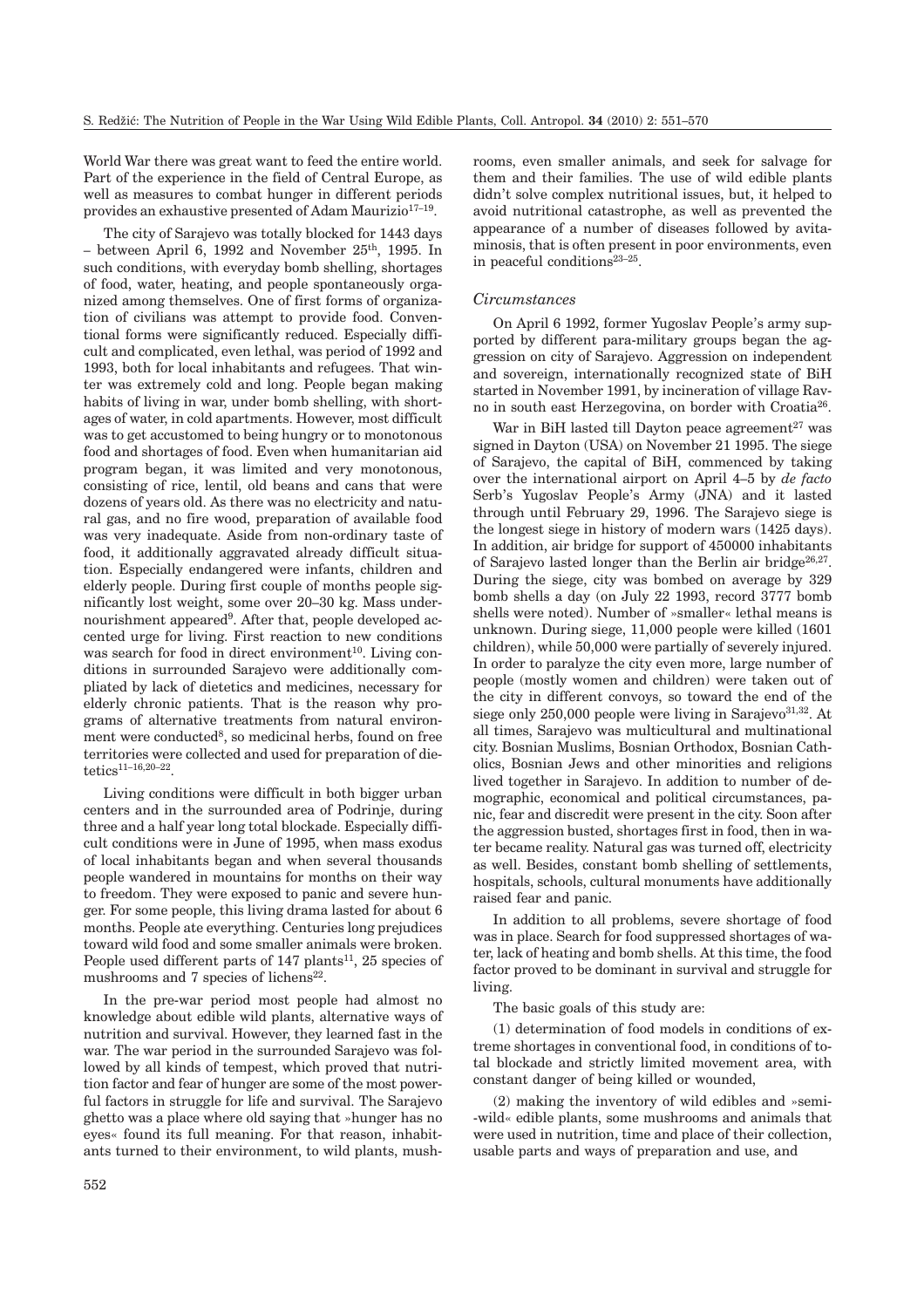(3) assessment of the level of adaptation of people to non-conventional food.

# **Material and Methods**

# *Study area*

Research was conducted in surrounded Sarajevo. Area is determined by coordinates 43°51**×**39**×**N, 18°24**×**81**×**E (Figure 1). Sarajevo valley is surrounded by high mountains (Figure 1). On the east is mountain Romanija (1656 m), on north are slopes of Bukovik and Crepoljsko (1532 m), on the south is Trebević (1687 m), and on the south east are mountains Igman and Bjelašnica (2087 m). Sarajevo has very dynamic relief. Small river Miljacka runs through the city in direction east – west. It separates city into two parts. This is the valley that spreads in direction east – west, 10 km long (Figure 1), and in that period 4–5 km wide. The rest of the city and its near surrounding were under control of the aggressor. One part of the city, Grbavica, was occupied by the aggressor, and it is located about 800 m from the administrative – political center of the state government at that time. At some locations in the city, river and its 50–100 meters wide coast were separating two territories of two war sides. See altitude in lowest part of the city is 540 m. Sloping areas (Sedrenik, Sirokača, Pofalići) are on about 800 m. Several smaller confluents (Mošćanica) and brooks (Koševski, Bistrik) instill in river Miljacka. However, they are much polluted. Larges number of former springs was already adapted and out of reach for humans. Main springs



*Fig. 1. Geographical position of investigated area; a. map of Bosnia and Herzegovina; b. detailed map of surroundings of Sarajevo city; c. siege zone of Sarajevo city during the 1415 war days.*

(Jahorinska vrela and Vrelo Bosne) were under control of the aggressor.

Natural vegetation in this valley consisted of remains of downy oak forest *Quercus pubescens* in east part and remains of forests of sessile oak *Quercus petraea* and hornbeam *Carpinus betulus* in other parts of the city<sup>30</sup>. Meadows vegetation by such grasses as *Arrhenatherum elatius*, *Festuca pratensis*, *Agrostis capillaris*, *Bromus erectus*, *Dactylis glomerata* and others still remained at certain locations. Dominant were different forms of anthropogenic vegetation with *Artemisia vulgaris*, *Artemisia absinthium*, *Arctium lappa*, *Stellaria media*, *Bidens tripartitus*, *Cichorium intybus*, *and Onopordum acanthium*. Sole green areas were available in several smaller parks with lime trees *Tilia* sp., *Aesculus hippocastanum*, *Catalpa bignonioides*, *Sophora japonica*, *Ailanthus altissima*. However, due to the lack of firewood, large number of park trees was cut in this period<sup>28</sup>. That additionally endangered safety in the city and deteriorated the already complex ecological conditions. Typical arable land almost didn't exist. Small private gardens that people used for growing some of the basic crops (onion, cabbage, lettuce, etc.) existed in the sloping part of the city.

The climate of Sarajevo was semi-continental with strong influence of mountain climate29. Winters were cold and long, and summers were short and medium hot. Average annual temperature was about 9.51°C (at Meteorological station Sarajevo, Bjelave, on 630 m above sea). Absolute minimum temperatures were down to –25°C, while absolute maximum could reach up to 40°C. Common precipitation level is about 960 mm of water sediments during a year. This area is characterized by long and cold winters with a lot of snow30.

# *Filed work and data analysis*

Seeing that war is blazing, in June of 1992, when conventional food was already lacking and program of humanitarian aid didn't yet began, the author of this study in cooperation with Republic Center of Civilian Protection of BiH initiated the/an *ad hoc* program of survival of people in war conditions. Program included the completion of list of plants that could be used in human nutrition, ways of identification, the time of picking and ways of preparation<sup>10</sup>. In addition, the author provided education for people in local communities, presenting them edible plants that could be found in their neighborhood. A special program for soldiers and members of armed forces was also prepared by the author. In short intervals, when certain parts of the city had electricity, state TV broadcasted a show »Nutrition in nature« that the author prepared several years before the war. Besides, the author in the cooperation with BiH TV shot everyday instructive shows about nutrition in nature in Sarajevo war conditions. That was very often conducted under bomb shelling and under sniper activities. People were very interested in this type of education. Everybody collected dandelion *Taraxacum officinale*, stinging nettle *Urtica dioica*, chicory *Cichorium intybus* and other herbs that brought joy to their war tables.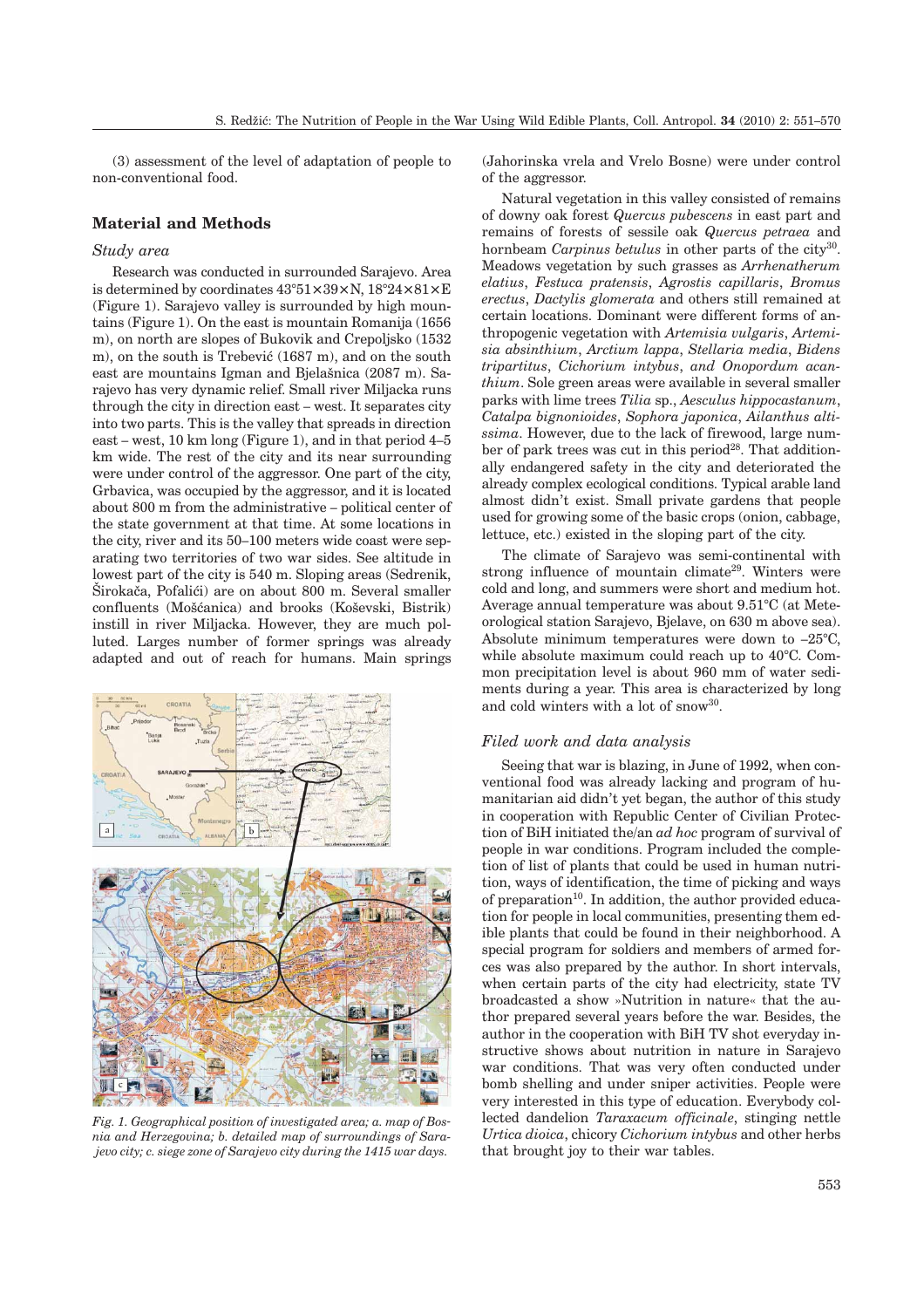| Quotation<br>rating | Proportion of<br>informants $(\%)$ | Number of informants |
|---------------------|------------------------------------|----------------------|
| 5                   | $81 - 100$                         | 510-630              |
| 4                   | $61 - 80$                          | 384-504              |
| 3                   | $41 - 60$                          | 258-378              |
| 2                   | $21 - 40$                          | 132–252              |
|                     | $5 - 20$                           | $31 - 126$           |
|                     |                                    |                      |

| TABLE 1                                         |  |  |  |  |  |  |  |
|-------------------------------------------------|--|--|--|--|--|--|--|
| QUOTATION OF PLANTS AND PROPORTIONS OF EXAMINED |  |  |  |  |  |  |  |
| <b>PEOPLE</b>                                   |  |  |  |  |  |  |  |

Plants that were quoted by less than 5% of examinees were not included in the final data basis

Program of survival and nutrition in nature continued to the following year (1993). That year, during different seasons, the author conducted open interviews with a large number of adults on the use of wild plants in nutrition through 1994/95. In this study the results of 630 such of interviews are presented (Table 1). The respondents were adults (mean age 37.4 years, 310 were males, 320 females). Examinees were of different educational background and pre-war social status. About 20% had higher education, including some people with PhD diplomas, 45% had secondary education and the rest of examinees were lower educated people. Local residents constituted 55% and the rest were refugees, mostly from east Bosnia (region Podrinje), as well as from other (occupied) parts of the city (Ilidža, Vogošća). Almost  $80\%$ were Bosnian Muslims (some of them extremely conservative in view of nutrition), and the rest were Bosnian Orthodox, Bosnian Catholics, and a small percentage of other ethnics. All people agreed to be interviewed and supported this project.

Gathering data was conducted in two ways: (i) interviews where chosen person verbally informed the author which plants he/she used (stating common people's title), place of picking, ways of preparation, used part, (ii) interview with demonstration in field conditions, where examinee or group of examinees showed used plants to the author, and (iii) when the author showed certain plants and interviewed examinees on their potential use.

For every species concrete botanical identification was determined by using identification keys<sup>33</sup>, herbarium material was gathered and (voucher specimens) stored in Herbarium of Center for Ecology and Natural Resources in Sarajevo (HERBSARA), along with all information on the ways of preparation, conservation and ways of preparation as supplements to conventional food (rice, pasta, lentil).

The nomenclature of species and families was given in accordance with Flora Europaea34. Determination of biotope/habitat types was given in accordance with Oberdorfer<sup>35</sup> and vegetation conditions in accordance with  $Redžić<sup>36-38</sup>$ .

# *Taxonomy of variable plant species*

It has been determined the dominant species in the very variable plants. In addition, listed and related forms with the addition of agg (which means the unit that includes or may include more mutually related species) or the inclusion and other related forms specifying their scientific name). According to Flora Europea<sup>34</sup> such taxonomic and nomenclature status have the following species (aggregates): *Achillea millefolium* L. (Incl. *Achillea millefolium* agg.), *Malus sylvestris* Miller (Incl. *Malus domestica* Borkh.), *Prunus avium* L. (Incl. *Prunus avium* agg.), *Pyrus pyraster* Burgsd. (Incl. *Pyrus communis* L.), *Rosa canina* L. (Incl. *Rosa canina* agg.), *Rubus fruticosus* L. (Incl. *Rubus fruticosus* agg.), *Taraxacum officinale* Weber (Incl. *Taraxacum officinale* agg.), *Thymus pulegioides* L. (Incl. *Thymus serpyllum* agg.)

# **Results**

#### *Most quoted plant species*

Ninety-one plant species (quoted by at least 5% of informants) were used in alternative nutrition of people in surrounded Sarajevo. With highest level of quotation (above 80%), are following species: *Urtica dioica*, *Taraxacum officinale*, *Tussilago farfara*, *Cichorium intybus* and *Malva sylvestris* (Table 2). Thirteen species were used by 61–80% of respondents. The most significant of them are the following: *Amaranths retroflexus*, *Sempervivum tectorum*, *Rumex patientia*, *Primula vulgaris* and *Pastinaca sativa*. Twenty-nine species were used by 41–60% of respondents, while 35 species were used by 21–40% of respondents. The most significant as supplements in nutrition were the following: *Trifolium repens*, *Stellaria media*, *Sinapis arvensis*, *Raphanus raphanistrum*, *Rumex acetosa*, *Lamium maculatum*, *Helianthus tuberosus*, and »semi-wild« species *Rubus* sp., *Malus* sp., *Chaenomeles* sp., *Levisticum* sp., *Prunus* sp. and others (Table 2 and 3).

#### *Taxonomy and habitat of edible plants*

The identified plants belong to 28 families. The first five families include 53 species (58.24%) (*Compositae*, *Rosaceae*, *Labiatae*, *Cruciferae* and *Umbelliferae*). *Compositae* mostly include wild vegetables and bread additives, *Rosaceae* vitamin plants and wild fruits, *Labiatae* condiments and preservatives, *Cruciferae* vegetables and condiments, and *Umbelliferae* vegetables and condiments. Twelve families are represented by one species (Table 4).

The listed plants grow on 24 ecologically different habitats (Table 5). Dominant are urban and semi-urban biotopes with extinct and nitrification vegetation, categorized in 23 vegetation orders. The most species inhabit nitrophilous ruderal sites (*Artemisietalia*, *Chenopodietalia*, *Onopordetalia* and *Glechometalia*), artificial and less natural meadows (*Arrhenatheretalia*), and moist habitats along river Miljacka (*Agrostetalia*) (Table 5). A significantly lower number of species inhabits forest habi-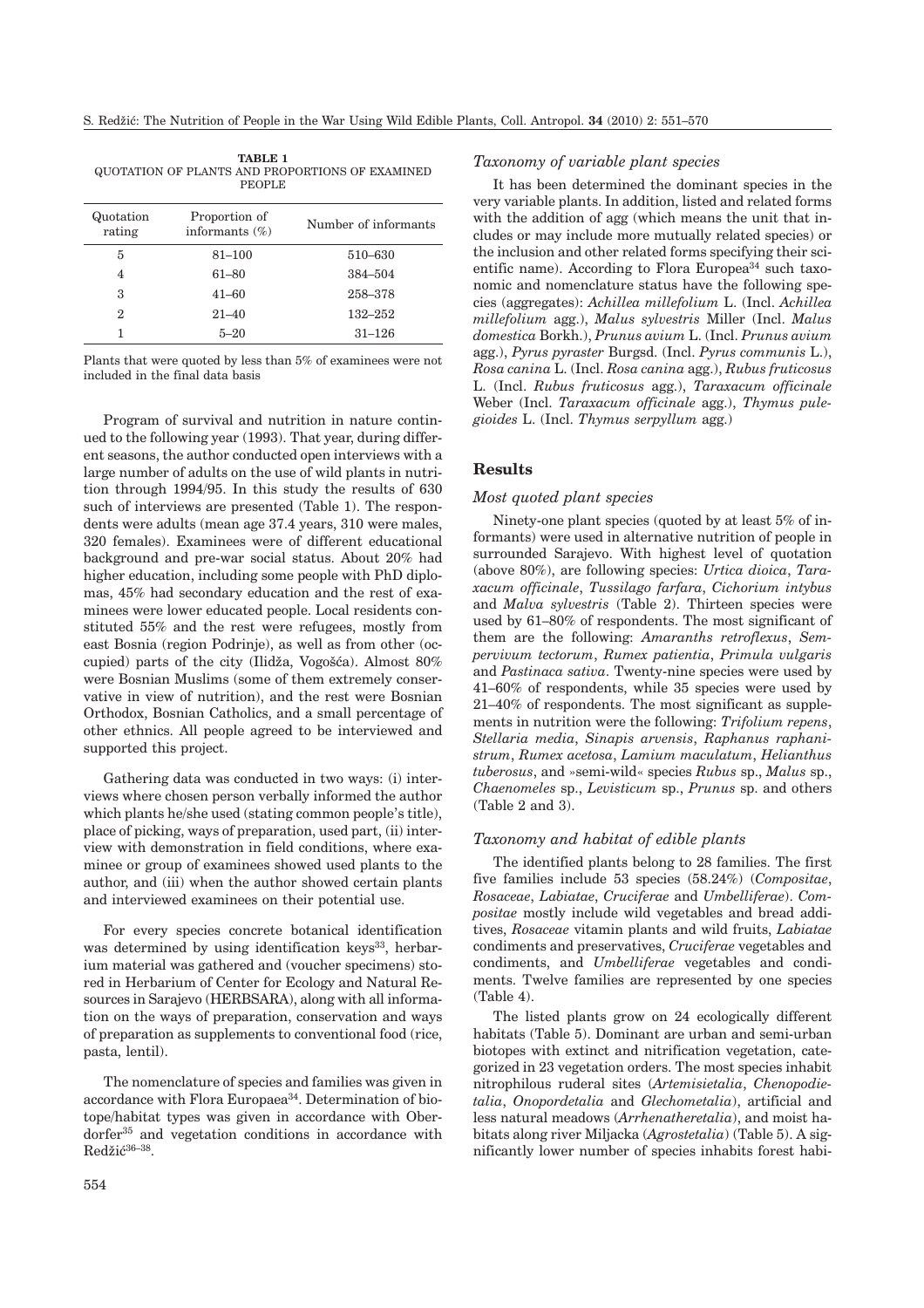| Voucher<br>Specimens | Scientific Name                                                    | English<br>Common<br>Name | <b>Plant Family</b>    | Season        | Part (s) used                         | Citation   | Habitat /<br>rating $(\%)$ Community* | Preparation/<br>kind of use                                                  |
|----------------------|--------------------------------------------------------------------|---------------------------|------------------------|---------------|---------------------------------------|------------|---------------------------------------|------------------------------------------------------------------------------|
| S311401              | Achillea<br>millefolium L.<br>(Incl. Achillea<br>millefolium agg.) | Common<br>Yarrow          | Compositae             | $III-X (XI)$  | Young leaves<br>Flower                | $41 - 60$  | Arrh, O, Gle                          | Cooked vegetables<br>Condiment                                               |
| S314901              | Aegopodium<br>podagraria L.                                        | Ground El-<br>der         | Umbelliferae           | <b>IV-X</b>   | Young leaves                          | $21 - 40$  | O, Gle, Art                           | Cooked vegetables<br>Condiment                                               |
| S312705              | Alcea rosea L.                                                     | Hollyhock                 | Malvaceae              | <b>IV-X</b>   | Leaves<br>Flowers                     | 41–60      | Art, O, Cult                          | Cooked vegetables<br>Stuffing for pie<br>Pie<br>Beverage                     |
| S311818              | Alliaria petiolata<br>(M.Bieb.) Cavara<br>& Grande                 | Garlic Mus-<br>tard       | Cruciferae             | <b>IV-IX</b>  | Leaves and<br>young shoots            | $21 - 40$  | O, Ch, Rob                            | Salad<br>Condiment                                                           |
| S314001              | Amaranthus<br>retroflexus L.                                       | Pigweed                   | Amaranthaceae V-X (XI) |               | Young shoots<br>Leaves                | $61 - 80$  | Ch                                    | Cooked vegetables<br>Pie<br>Soup                                             |
| S311425              | Arctium lappa L.                                                   | Great Bur-<br>dock        | Compositae             | <b>IV-X</b>   | Root<br>Young leaves<br>Steam of leaf | $41 - 60$  | O, Art                                | Mush<br>Vegetables<br>Cooked vegetables<br>Stuffing for pie                  |
| S311819              | Armoracia<br>rusticana<br>P.Gaertn. B.Mey.<br>& Scherb.            | Horseradish               | Cruciferae             | <b>IV-XII</b> | Root<br>Arial part                    | $41 - 60$  | Art, Ch, Gle                          | Salad<br>Condiment                                                           |
| S311402              | Artemisia<br><i>vulgaris</i> L.                                    | Mug worth                 | Compositae             | $IV-V(X)$     | Young shoots                          | $5 - 20$   | O, Art                                | Condiment<br>Cooked vegetables                                               |
| S311803              | Barbarea vulgaris<br>R.Br.                                         | Yellow<br>Rocket          | Cruciferae             | <b>IV-X</b>   | Young shoots                          | $5 - 20$   | Ch, Ag, Gle                           | Cooked vegetables<br>Condiment                                               |
| S311425              | Bellis perennis L.                                                 | Daisy                     | Compositae             | <b>IV-X</b>   | Young leaves                          | 21–40      | Arrh, Pm,<br>Gle                      | Salad<br>Cooked vegetables                                                   |
| S311818              | Brassica nigra<br>$(L.)$ D.J.Koch                                  | <b>Black Mus-</b><br>tard | Cruciferae             | $III-X$       | Leaves<br>Young shoot                 | $41 - 60$  | Ch, O                                 | Salad<br>Condiment                                                           |
| S311814              | Cardaria draba<br>$(L.)$ Dsv.                                      | <b>Hoary Cress</b>        | Cruciferae             | V-IX          | Young shoots                          | $5 - 20$   | Gle, O                                | Salad<br>Condiment<br>Cooked vegetables                                      |
|                      | S311405 Carlina acaulis L. Carline This-                           | Stem less<br>tle          | Compositae             | VIII-XI       | Root                                  | $21 - 40$  | Be, Ps                                | Fresh salad<br>Beverage                                                      |
| S311407              | Cichorium<br><i>intybus</i> L.                                     | Chicory                   | Compositae             | <b>IV-XI</b>  | Root<br>Young leaves                  | $81 - 100$ | Art, Arrh, O                          | Mush<br>Cooked vegetables<br>Condiment<br>Salad<br>Surrogate for cof-<br>fee |
| S313931              | Chaenomeles<br>japonica<br>(Thunb.) Spach                          | Dwarf<br>Quince           | Rosaceae               | X-XII         | Fruit                                 | $41 - 60$  | Cult                                  | Fresh fruit<br>Beverage<br>Apple cider<br><b>Brine</b>                       |
| S311305              | Chenopodium<br>album L.                                            | Fat Hen                   | Chenopodiaceae         | $V-X$         | Leaves<br>Young shoots                | $41 - 60$  | Ch, O                                 | Cooked vegetables<br>Pie<br>Stuffing                                         |

**TABLE 2** WILD AND SEMI-WILD EDIBLE PLANTS USED DURING THE SIEGE OF SARAJEVO (1992–95)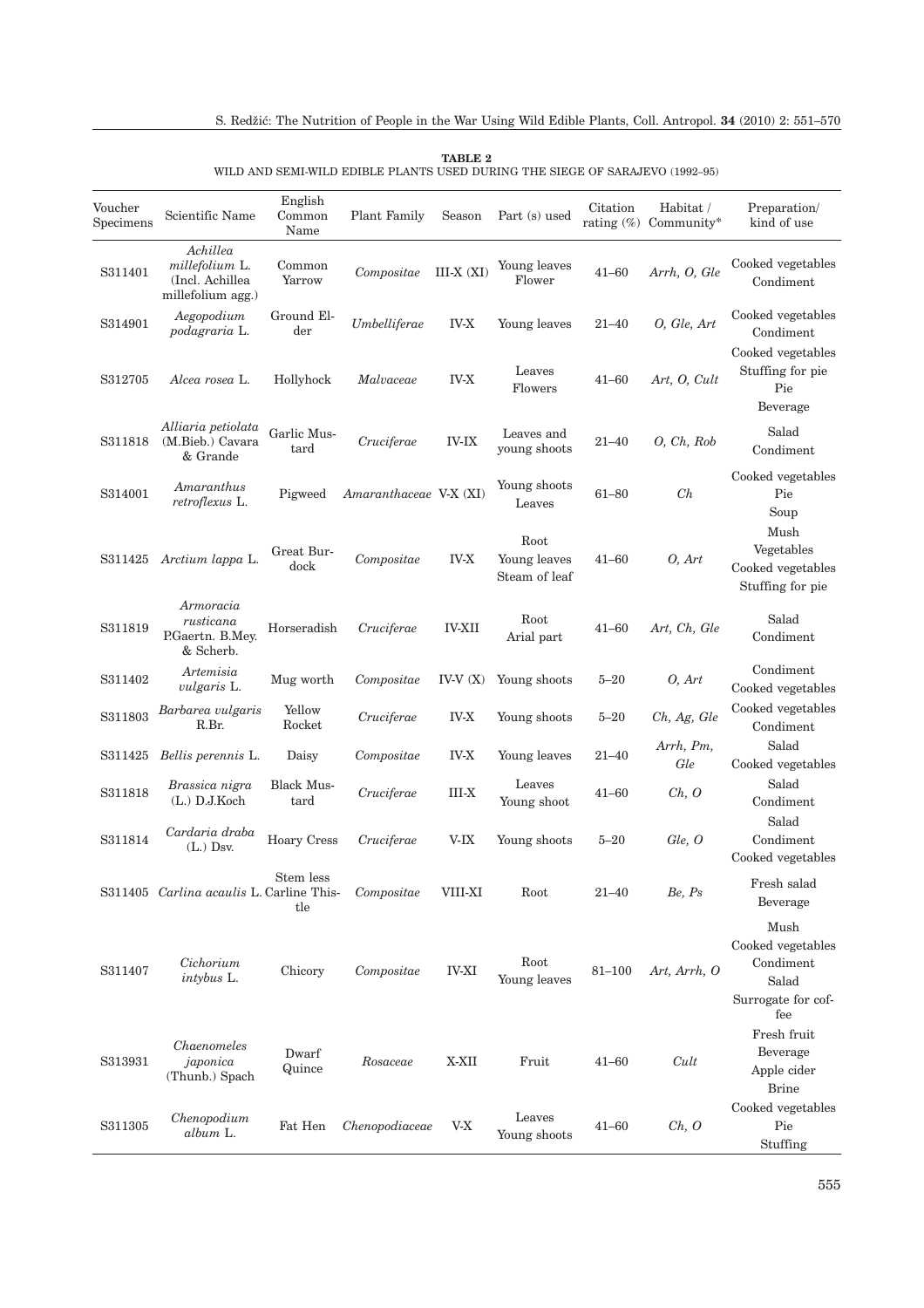| S311426             | Crepis biennis L. Hawks beard             |                        | Compositae      | $V-X$         | Young leaves<br>Fried root             | $21 - 40$ | Arrh, O, Gle           | Salad<br>Cooked vegetables<br>Additives to pasta<br>and rice<br>Surrogate for cof-<br>fee |
|---------------------|-------------------------------------------|------------------------|-----------------|---------------|----------------------------------------|-----------|------------------------|-------------------------------------------------------------------------------------------|
| S311427             | Crepis capillaris<br>$(L)$ Wallr.         | Hawks beard            | Compositae      | V-X           | Young leaves<br>Fried root             | $21 - 40$ | O, Art, Arrh           | Salad<br>Additives to pasta<br>and rice<br>Cooked vegetables<br>Surrogate for<br>coffee   |
| S314915             | Daucus carota L. Wild carrot              |                        | Umbelliferae    | VI-XI         | Root<br>Leaves<br>Seeds                | $41 - 60$ | Art, O, Arrh           | Condiment<br>Cooked vegetable<br>Additives to<br>different food                           |
| S314906             | Eryngium<br>amethystinum L.               | Sea holly<br>Blue      | Umbelliferae    | VIII-XI       | Root                                   | $21 - 40$ | Be, O                  | Salad<br>Beverage                                                                         |
|                     | S313913 Fragaria vesca L.                 | Wild Straw-<br>berry   | Rosaceae        | <b>III-XI</b> | Fruit<br>Leaves                        | $61 - 80$ | Ea, Gle, O             | Fresh fruit<br>Sweet<br>Vitamin beverage<br>Additives to differ-<br>ent food              |
|                     | S313102 Fraxinus ornus L. Manna Ash       |                        | <i>Oleaceae</i> | V-VI          | Fresh Juice<br>Young leaves<br>Flowers | $21 - 40$ | Qp, O-Co               | Beverage<br>Condiment<br>Sweet                                                            |
| S314101             | Galium aparine<br>L.                      | Goose grass            | Rubiaceae       | VIII-X        | Fruit                                  | $5 - 20$  | O, Ch, Art             | Fried fruit for a<br>substitute of coffee                                                 |
| S314102             | Galium verum L.                           | Lady's<br>Bedstraw     | Rubiaceae       | VI-IX         | Flowers                                | $5 - 20$  | Be, Arrh, Ps           | For milk fermenta-<br>tion to produce<br>yoghurt                                          |
| S312422             | Glechoma<br>hederacea L.                  | Ground Ivy             | Labiatae        | <b>IV-X</b>   | Aerial part<br>Flowers                 | $41 - 60$ | Gle, O, Art<br>$P_{S}$ | Condiment<br>Beverage<br>Sweet                                                            |
| S <sub>400101</sub> | Hemerocallis<br>$\text{fulva}$ (L.) L.    | Common<br>Day Lily     | Liliaceae       | III-XI        | Bulb<br>Flowers                        | $21 - 40$ | O, Art, Cult           | Mush as a potato<br>Sweet                                                                 |
| S314201             | Humulus lupulus<br>L.                     | Hop                    | Cannabaceae     | <b>IV-X</b>   | Young shoots<br>Young leaves           | $21 - 40$ | $Ps$ , $Sp$ , $Pa$     | Salad<br>Cooked vegetables<br>Additives to other<br>meals                                 |
| S311428             | Helianthus<br>tuberosus L.                | Jerusalem<br>Artichoke | Compositae      | VIII-XI       | Tuber                                  | $41 - 60$ | $O$ , Art, Bid         | Mush, as a potato                                                                         |
| S314909             | Heracleum<br>sphondylium L.               | Cow Parsnip            | Umbelliferae    | <b>IV-XI</b>  | Root<br>Young shoots<br>Stem of leaves | $21 - 40$ | Art, Arrh, Gle         | Cooked vegetables<br>Condiment<br>Beverage                                                |
| S312301             | Hypericum<br>perforatum L.                | St. John's<br>Worth    | Gutiferae       | $V-X$         | Young shoots<br>Flowers                | $41 - 60$ | Orig, Be, Ps           | Condiment<br>Beverage<br>Additives to salads                                              |
| S312423             | Hyssopus<br>officinalis L.                | Hyssop                 | Labiatae        | VIII-X        | Aerial part<br>Shoots with<br>flowers  | $21 - 40$ | $S$ -Ch                | Condiment<br>Beverage<br>Tea                                                              |
| S325801             | Juglans regia L. Walnut Tree Juglandaceae |                        |                 | VI-XI         | Immature fruit<br>Fruit                | $41 - 60$ | Pa, F, Cult            | Vitamin rich<br>condiment<br>Sweet<br>Leaves as a substi-<br>tute for tobacco             |

# S. Red`i}: The Nutrition of People in the War Using Wild Edible Plants, Coll. Antropol. **34** (2010) 2: 551–570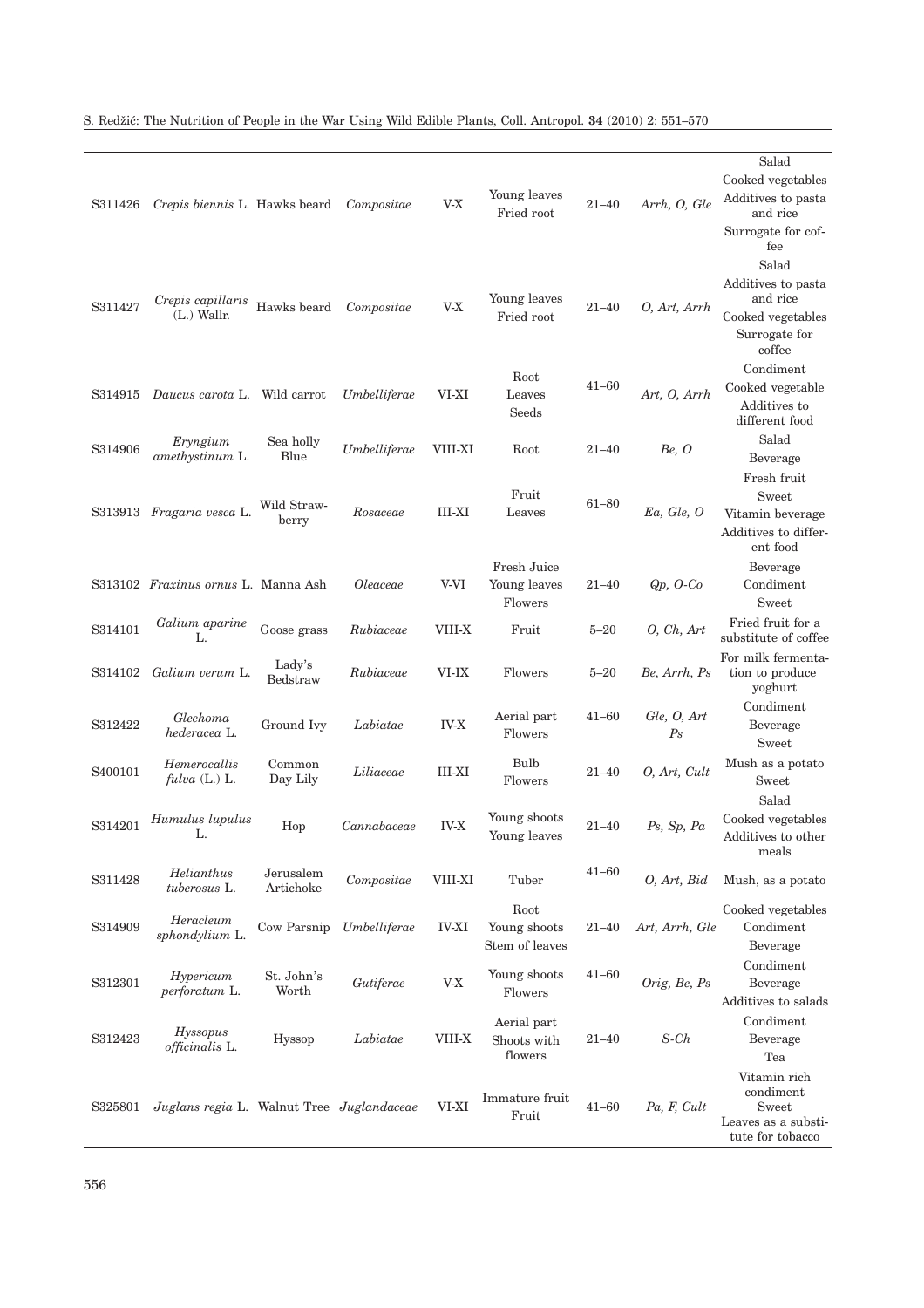| S205901 | Juniperus<br>communis L.                                               | Common<br>Juniper      | Cupressaceae | VIII-XI       | Fruit                                              | $21 - 40$ | Jun, Ps              | Beverage<br>Condiment with<br>wild meat                                                       |
|---------|------------------------------------------------------------------------|------------------------|--------------|---------------|----------------------------------------------------|-----------|----------------------|-----------------------------------------------------------------------------------------------|
| S312406 | Lamium<br>maculatum L.                                                 | Spotted<br>Dead Nettle | Labiatae     | <b>IV-V</b>   | Young shoots<br>Flowers                            | $41 - 60$ | O, Ch                | Cooked vegetables<br>Condiment<br>Salad                                                       |
| S312407 | Lamium<br>purpureum L.                                                 | Purple<br>Dead-Nettle  | Labiatae     | <b>III-XI</b> | Young shoots                                       | $21 - 40$ | Ch, O                | Cooked vegetables<br>Condiment                                                                |
| S311429 | Leontodon<br>autumnalis L.                                             | Autumn<br>Hawk bit     | Compositae   | V-XI          | Young leaves<br>Root                               | $21 - 40$ | Arrh, Agr, O,<br>Art | Salad<br>Cooked vegetables<br>Surrogate for<br>coffee                                         |
| S311430 | Leucanthemm<br>vulgare Lam.                                            | $Ox-Eye$<br>Daisy      | Compositae   | VI-XI         | Young leaves                                       | $21 - 40$ | Arrh, Be, O          | Salad<br>Cooked vegetables                                                                    |
| S314910 | Levistucum<br>officinale<br>W.D.J.Koch                                 | Lovage                 | Umbelliferae | <b>IV-XI</b>  | Leaves<br>Fruit                                    | $21 - 40$ | $O, \mathit{Cult}$   | Condiment<br>Beverage                                                                         |
| S313932 | Malus sylvestris<br>Miller<br>(Incl. Malus<br><i>domestica</i> Borkh.) | Crab Apple             | Rosaceae     | V-XII         | Fruit<br>Dried Bark of<br>fruit<br>Leaves          | $61 - 80$ | F, Qp                | Fresh fruit<br>Beverage<br>»SIRCE« as a<br>apple cider<br><b>Sweet</b><br>Pay<br><b>Brine</b> |
| S312704 | Malva neglecta<br>Wallr.                                               | Dwarf<br>Mallow        | Malvaceae    | <b>IV-X</b>   | Young shoots<br>Young leaves<br>Immature<br>fruits | $61 - 80$ | O, Ch, Art           | Cooked vegetables<br>Stuffing<br>Pie<br>Sweet                                                 |
| S312703 | Malva<br>sylvestris L.                                                 | Musk<br>Mallow         | Malvaceae    | V-XI          | Young shoots<br>Young leaves<br>Immature<br>fruits | 81-100    | Ch, O, Art           | Cooked vegetables<br>Stuffing<br>Pie<br>Sweet                                                 |
| S312511 | Medicago<br>sativa L.                                                  | Alfalfa                | Leguminosae  | $VI-X$        | Young shoots<br>Seed                               | $21 - 40$ |                      | Salad<br>Arrh, Art, Gle Additives to pasta<br>and rice                                        |
| S312411 | Mentha<br>arvensis L.                                                  | Corn Mint              | Labiatae     | VI-X          | Young shoots                                       | $21 - 40$ | Ch, Bid, Ag          | Condiment<br>Tea                                                                              |
| S312410 | Mentha longifolia<br>$(L.)$ Huds.                                      | Horsemint              | Labiatae     | V-X           | Young shoots                                       | $41 - 60$ | Bid, Ag, Pa<br>Sp    | Condiment<br>Tea                                                                              |
| S312412 | Mentha<br>pulegium L.                                                  | Pennyroyal             | Labiatae     | VI-XI         | Young shoots                                       | $41 - 60$ | Bid, Gle, Ag         | Condiment<br>Tea                                                                              |
| S312426 | Micromeria<br>thymifolia<br>(Scop.)Fritsch.                            | Thyme<br>Savory        | Labiatae     | VII-XI        | Aerial part                                        | $5 - 20$  | S-Ch, O-Co,<br>Amph  | Condiment<br>Tea<br>Salad                                                                     |
| S311431 | Onopordum<br>acanthium L.                                              | Scotch<br>Thistle      | Compositae   | VI-XI         | Root                                               | $21 - 40$ | O, Art               | Salad<br>Cooked<br>vegetables<br>Beverage                                                     |
| S312413 | Origanum<br>vulgare L.                                                 | Oregano                | Labiatae     | $VI-XI$       | Young shoot<br>Flower                              | $61 - 80$ | Orig, Ps, Ea,<br>Qp  | Condiment<br>Tea<br>Beverage                                                                  |
| S314911 | Pastinaca<br>sativa L.                                                 | Wild Parsnip           | Umbelliferae | VI-XI         | Young leaves<br>Root                               | $61 - 80$ | Gle, Arrh,<br>Art    | Cooked vegetables<br>Additives to pasta<br>and rice<br>${\bf Sweet}$                          |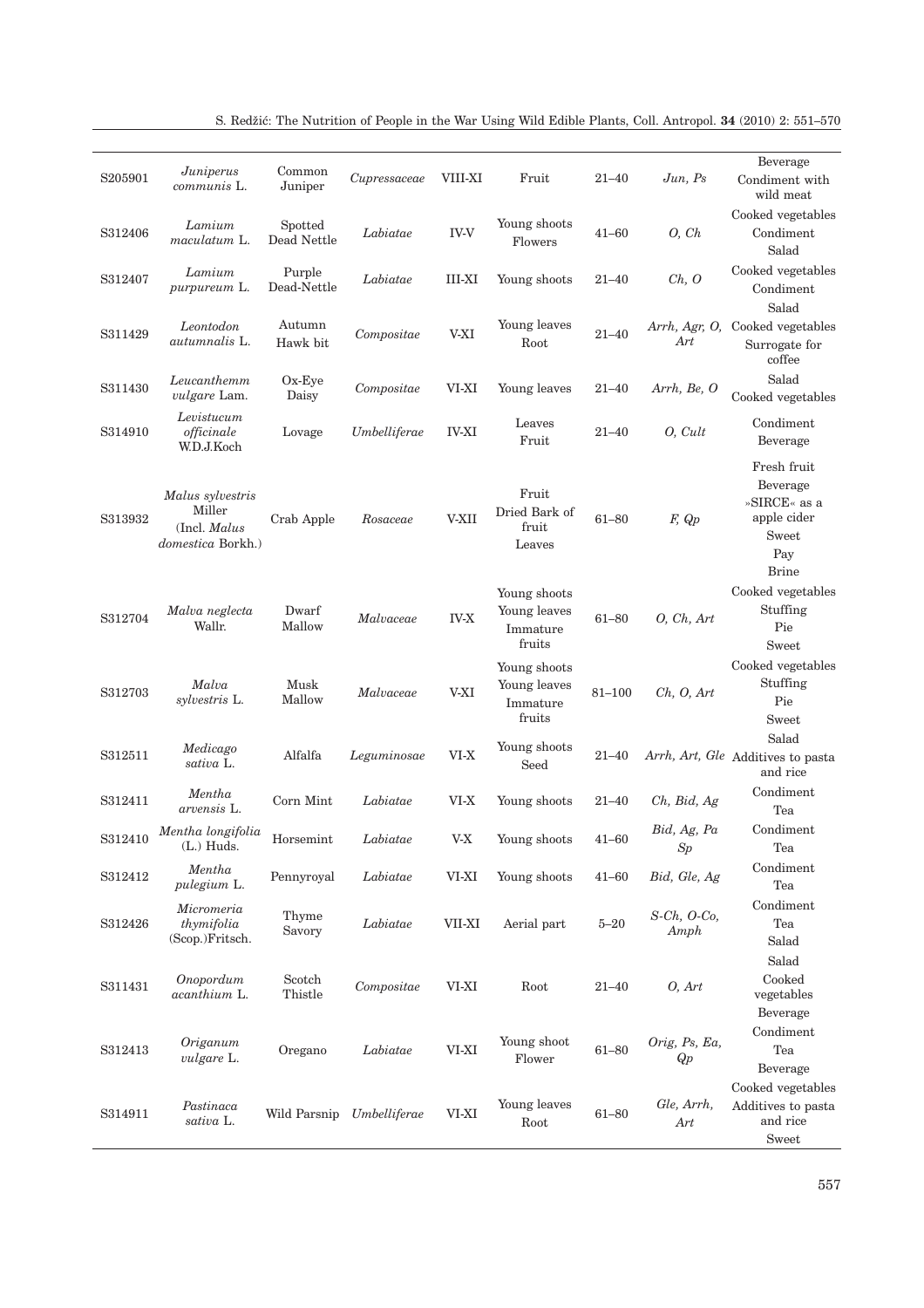| S314301 | Pelargonium<br>graveolens L'Hér.                            | Lemon<br>geranium    | Geraniaceae              | I-XII         | Leaves                                 | $21 - 40$ | Cult                     | Condiment<br>Beverage                                                                |
|---------|-------------------------------------------------------------|----------------------|--------------------------|---------------|----------------------------------------|-----------|--------------------------|--------------------------------------------------------------------------------------|
| S311422 | Petasites<br>$hybridus$ (L.)<br>B.Meg. et Schreb.           | Butterbur            | Compositae               | V-XI          | Young leaves<br>Dried leaves           | $41 - 60$ | $Ad, M-C$                | Cooked vegetables<br>Beverage<br>Pie<br>Substitute<br>for tobacco                    |
| S313402 | Plantago<br>lanceolata L.                                   | Ribwort<br>Plantain  | Plantaginaceae           | V-XI          | Aerial part                            | $21 - 40$ | Arrh, Gle,<br>Agr        | Cooked vegetables<br>Additives to pasta<br>and rice                                  |
| S313404 | Plantago<br>major L.                                        | Common<br>Plantain   | Plantaginaceae           | <b>IV-X</b>   | Leaves                                 |           |                          | Cooked vegetables<br>Salad                                                           |
| S313403 | Plantago<br>media L.                                        | Hoary<br>Plantain    | Plantaginaceae           | V-XI          | Aerial part                            | $21 - 40$ | Be, Arrh, Ps             | Cooked vegetables<br>Additives to other<br>meals                                     |
| S313933 | Potentilla<br>reptans L.                                    | Cinquefoil           | Rosaceae                 | <b>IV-XI</b>  | Leaves<br>Rhizome                      | $21 - 40$ | Arrh, Pm, Ag,<br>Ch      | Cooked vegetables<br>Additives to other<br>meals<br>Salad<br>Beverage                |
| S313803 | Primula vulgaris<br>Huds.                                   | Primrose             | Primulaceae              | <b>II-XII</b> | Young leaves<br>Flower                 | $61 - 80$ | Gle, F, Arrh,<br>Art, Ps | Fresh/salad<br>Beverage                                                              |
| S313938 | Prunus<br>avium L.                                          | Wild Cherry          | Rosaceae                 | VI-VIII       | Fresh fruit<br>Dried fruit<br>Peduncle | $41 - 60$ | F, Qp                    | Fresh fruit<br>Stewed fruit<br>Beverage<br>Tea                                       |
| S313922 | Prunus<br>spinosa L.                                        | Sloe                 | Rosaceae                 | V-XI          | Fruit<br>Leaves                        | $21 - 40$ | $Ps, F, O-Co$            | Fresh fruit<br>Beverage<br><b>Brine</b><br>Preservative<br>Substitute for<br>tobacco |
| S310601 | Pulmonaria<br>officinalis L.                                | Lungwort             | <i>Boraginaceae</i>      | III-X         | Young shoot                            | $41 - 60$ | F, Ps                    | Cooked vegetables<br>Salad decoration                                                |
| S313919 | Pyrus pyraster<br>Burgsd.<br>(Incl. $Pyrus$<br>communis L.) | Common<br>Pear Tree  | Rosaceae                 | VI-XI         | Fresh fruit<br>Dried fruit<br>Leaves   | $41 - 60$ | F, Qp                    | Fresh fruit<br>Beverage<br><b>Brine</b><br>Vitamin rich tea                          |
| S311815 | Raphanus<br>raphanistrum L.                                 | Wild Radish          | Cruciferae               | III-XI        | Leaves                                 | $41 - 60$ | Ch                       | Salad<br>Condiment<br>Additives to other<br>meals                                    |
| S313504 | Reynoutria<br><i>japonica</i> Houtt.                        | Japanese<br>Knotweed | Polygonaceae             | $V-X$         | Young shoots<br>Young leaves           | $21 - 40$ | Art, $\theta$            | Salad<br>Condiment<br>Beverage                                                       |
| S312510 | Robinia<br>pseudacacia L.                                   |                      | Black Locust Leguminosae | V-IX          | Flower<br>Seeds                        | $61 - 80$ | Rob, Pa                  | Sweet, Salad<br>Cooked meal in-<br>stead of kidney<br>bean                           |
| S311813 | Rorippa sylvestris<br>$(L)$ Besser                          | Yellow Cress         | Cruciferae               | <b>IV-X</b>   | Young shoot                            | $5 - 20$  | Agr, $M-C$               | Condiment<br>Additives to cooked<br>vegetables                                       |
| S313924 | Rosa arvensis<br>Huds.                                      | Weed rose            | Rosaceae                 | V-XI          | Fruit<br>Leaves                        | $21 - 40$ | Ps                       | Fresh fruit<br>Beverage<br>Marmalade<br>Tea                                          |

S. Red`i}: The Nutrition of People in the War Using Wild Edible Plants, Coll. Antropol. **34** (2010) 2: 551–570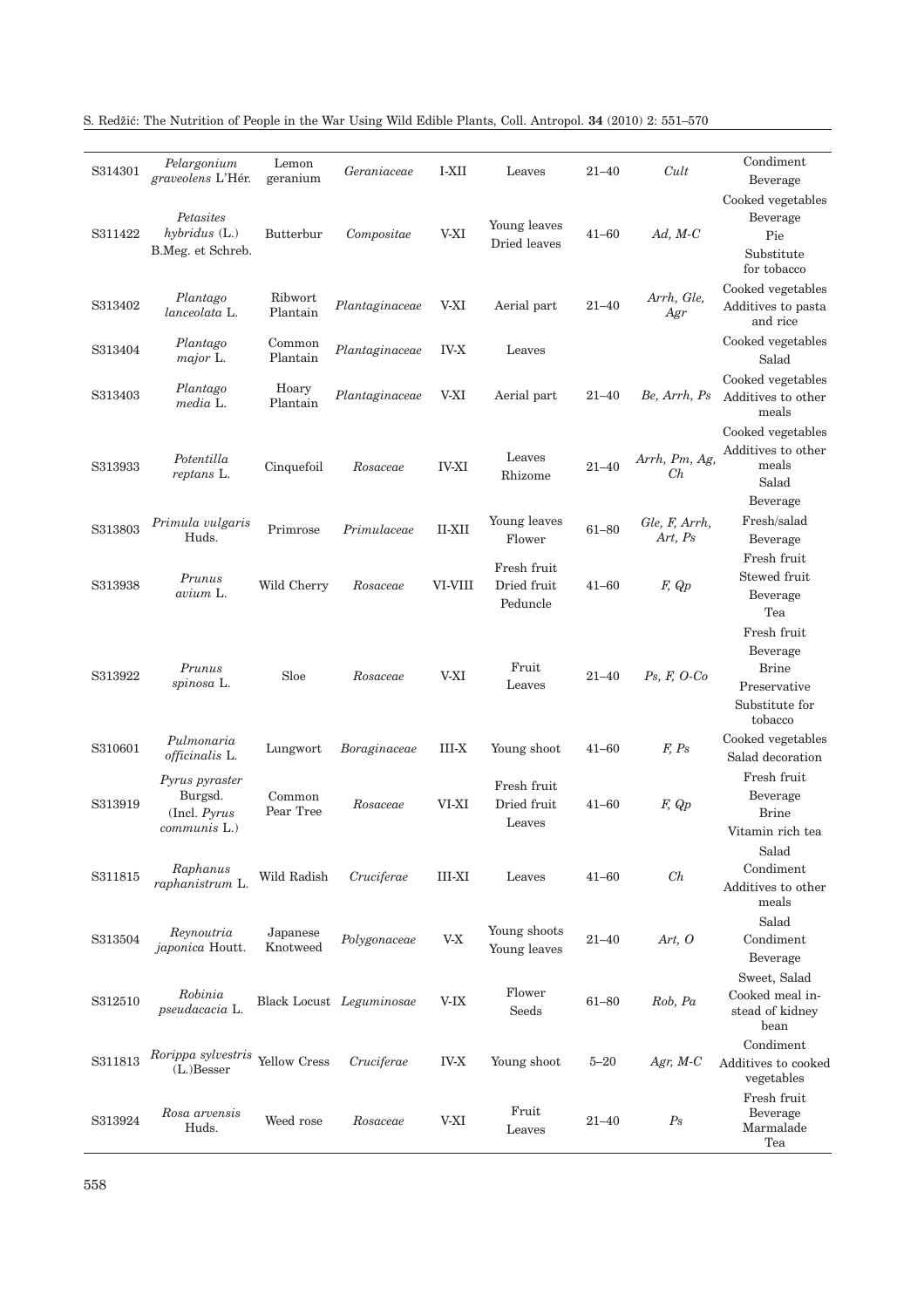| S313923 | Rosa canina L.<br>(Incl. Rosa canina)<br>agg.)             | Dog-rose                     | Rosaceae                          | V-XII        | Fruit                          | $41 - 60$ | Ps             | Fresh fruit<br>Beverage<br>Marmalade                                      |
|---------|------------------------------------------------------------|------------------------------|-----------------------------------|--------------|--------------------------------|-----------|----------------|---------------------------------------------------------------------------|
| S313929 | Rubus idaeus L.                                            | Raspberry                    | Rosaceae                          | V-XI         | Fruit<br>Leaves                | $41 - 60$ | Ea, Art        | Tea<br>Fresh fruit<br>Beverage<br>Marmalade<br>Tea                        |
| S313930 | Rubus<br>fruticosus L.<br>(Incl. Rubus<br>fruticosus agg.) | Blackberry                   | Rosaceae                          | I-XII        | Fruit<br>Leaves                | $61 - 80$ | Ps, Rob        | Fresh fruit<br>Marmalade<br>Beverage<br>Vitamin rich tea                  |
| S313508 | Rumex<br>acetosa L.                                        | Sorrel                       | Polygonaceae                      | <b>IV-X</b>  | Leaves<br>Young shoot          | $41 - 60$ | Arrh, Gle      | Salad<br>Vegetables<br>Condiment                                          |
| S313503 | Rumex<br>crispus L.                                        |                              | Curled Dock Polygonaceae          | <b>IV-X</b>  | Leaves<br>Young shoot<br>Root  | $21 - 40$ | Arrh, Gle, O   | Salad<br>Vegetables<br>Beverage                                           |
| S313512 | Rumex<br>patientia L.                                      | Herb<br>Patience             | Polygonaceae                      | <b>IV-X</b>  | Leaves<br>Young shoots<br>Root | $61 - 80$ | Agr, Arrh, Art | Salad<br>Vegetables<br>Beverage                                           |
| S311102 | Sambucus<br>nigra L.                                       | Elderberry                   | Caprifoliaceae                    | V-X          | Flower<br>Fruit                | $61 - 80$ | Pa, Ps, F      | Beverage<br>Marmalade<br>Tea                                              |
| S311103 | Sambucus<br>ebulus L.                                      |                              | Red Elder Caprifoliaceae          | X-XI         | Fruit                          | $5 - 20$  | Ea, Ad         | Syrup<br>Marmalade<br>Syrup                                               |
| S313931 | Sanguisorba<br>minor Scop.                                 | Salad Burnet                 | Rosaceae                          | III-XI       | Aerial part                    | $41 - 60$ | Be, Arrh       | Fresh salad<br>Condiment<br>Beverage                                      |
| S311707 | Sedum spectabile<br>Boreau.                                | Ice Plant                    | Crassulaceae                      | <b>IV-X</b>  | Fresh leaves                   | $41 - 60$ | Cult           | Salad, water                                                              |
| S311705 | Sedum telephium<br>L.                                      | Orpine                       | Crassulaceae                      | <b>I-XII</b> | Fresh leaves                   | $21 - 40$ | $Amph, O-Co$   | Salad, water                                                              |
| S311706 | Sempervivum<br>tectorum L.                                 | Houseleek                    | Crassulaceae                      | I-XII        | Fresh leaves                   | 61-80     | Cult           | Salad, water                                                              |
| S311202 | Silene vulgaris<br>(Moench) Garcke                         | Bladder<br>Campion           | Caryophyllaceae                   | <b>IV-X</b>  | Young shoots<br>Leaves         | $21 - 40$ | Arrh, Be, Art  | Salad<br>Cooked<br>vegetables<br>Tea                                      |
| S311816 | <b>Sinapis</b><br>arvensis L.                              | Charlock                     | Cruciferae                        | $III-XI$     | Young leaves<br>Young shoots   | $41 - 60$ | $Ch, O, M-C$   | Salad<br>Condiment<br>Additives<br>to other meals                         |
| S311432 | Sonchus<br>arvensis L.                                     | <b>Field Milk</b><br>Thistle | Compositae                        | <b>IV-IX</b> | Young leaves                   | $21 - 40$ | Ch, O          | Salad<br>Cooked vegetables                                                |
| S311433 | Sonchus<br>oleraceus L.                                    | Sow Thistle                  | Compositae                        | <b>IV-VI</b> | Young leaves                   | $21 - 40$ | Ch, O          | Salad<br>Cooked vegetables                                                |
| S311203 | Stellaria media<br>$(L.)$ Vill.                            |                              | Chickweed Caryophyllaceae III-XII |              | Young shoots<br>With leaves    | $41 - 60$ | Ch             | Salad<br>Cooked<br>vegetables<br>Condiment<br>Additives<br>to other meals |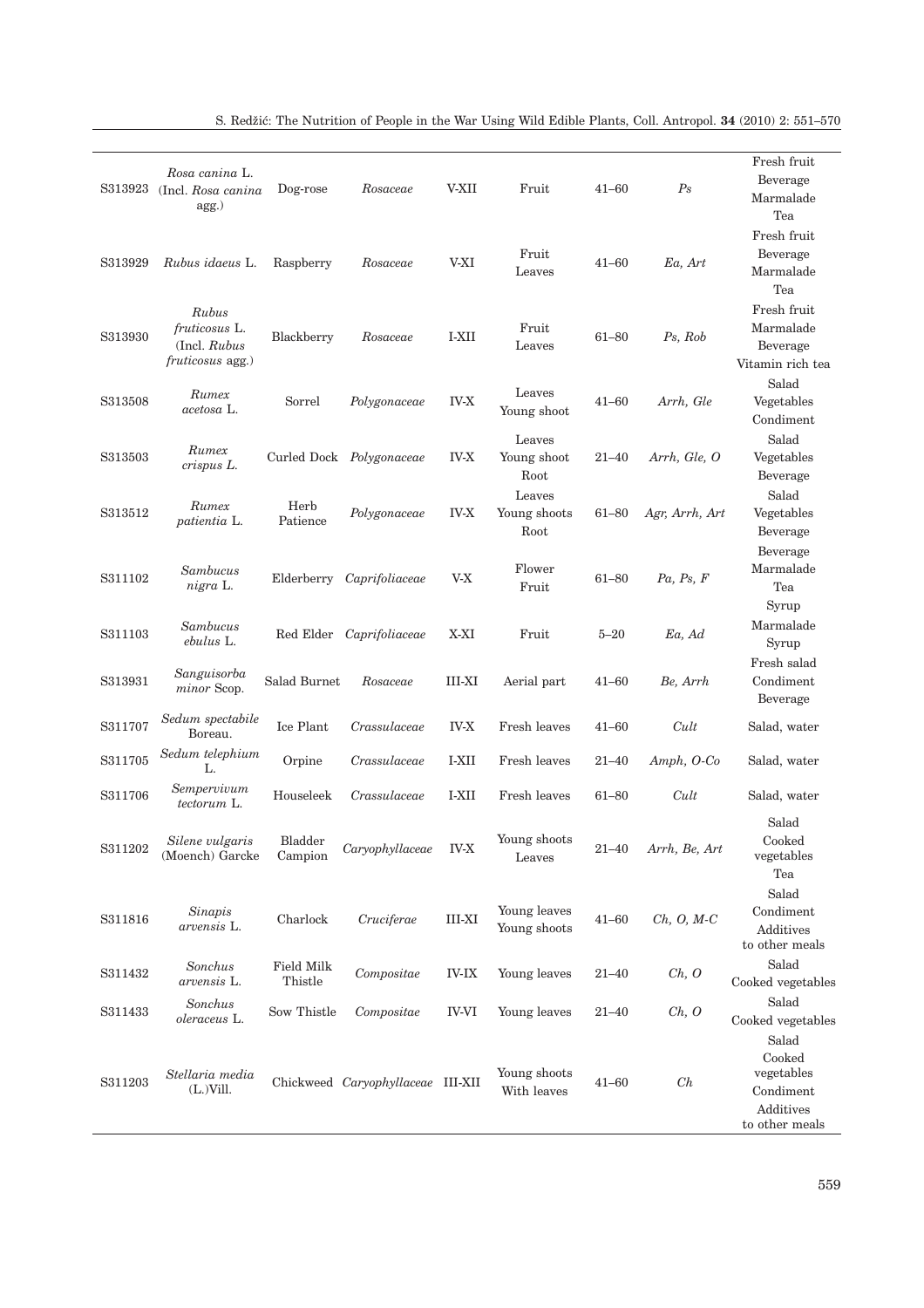S. Red`i}: The Nutrition of People in the War Using Wild Edible Plants, Coll. Antropol. **34** (2010) 2: 551–570

| S311423 | Taraxacum<br>officinale Weber<br>(Incl. Taraxacum<br><i>officinale</i> agg.) | Dandelion              | Compositae               | $III-IX$      | Leaves<br>Root<br>Flowers                                      | $81 - 100$ | Arrh, Art,<br>Gle, Pm, Ag  | Fresh salad<br>Cooked vegetables<br>Additives to pasta<br>rice<br>Coffee substitute<br>Sweet |
|---------|------------------------------------------------------------------------------|------------------------|--------------------------|---------------|----------------------------------------------------------------|------------|----------------------------|----------------------------------------------------------------------------------------------|
| S312421 | Thymus<br>pulegioides L.<br>(Thymus<br>serpyllum agg.)                       | Broad-Leave<br>d Thyme | Labiatae                 | $V-X$         | Aerial part                                                    | $61 - 80$  | Be, S-Ch                   | Condiment<br>Beverage<br>Tea                                                                 |
| S311817 | Thlaspi<br>arvense L.                                                        | Pennycress             | Cruciferae               | <b>IV-VI</b>  | Young leaves                                                   | $5 - 20$   | Ch, O                      | Condiment<br>Additives to other<br>meals                                                     |
| S312515 | Trifolium<br>pratense L.                                                     | Red Com-<br>mon Clover | Leguminosae              | <b>IV-X</b>   | Leaves<br>Flowers                                              | $21 - 40$  | Arrh, Art, Gle             | Fresh salad<br>Vegetables<br>Beverage<br>Sweet                                               |
| S312516 | Trifolium<br>repens L.                                                       |                        | White Clover Leguminosae | <b>IV-XI</b>  | Leaves<br>Flowers                                              | $41 - 60$  | Arrh, Pm, Ag,<br>Gle       | Fresh salad<br>Vegetables<br>Beverage<br>Sweet                                               |
| S311424 | Tussilago<br>farfara L.                                                      | Coltsfoot              | Compositae               | <b>IV-XI</b>  | Fresh leaves<br>Dried leaves                                   | $81 - 100$ | O, Ch, Art                 | Cooked vegetables<br>Instead of cabbage<br>in stuffed rolls<br>Instead of tobacco            |
| S315001 | Urtica dioica L.                                                             | Stinging<br>Nettle     | Urticaceae               | <b>II-XII</b> | Fresh young<br>shoots<br>Fresh young<br>leaves<br>Dried leaves | $81 - 100$ | O, Ch, Art,<br>Rob, Pa, Sp | Cooked vegetables<br>Pie<br>Beverage<br>Condiment                                            |
| S315201 | Viola odorata L.                                                             | Common dog<br>violet   | Violaceae                | <b>III-VI</b> | Flower<br>Leaves                                               | $21 - 40$  | Ps, Orig, Gle              | Salad<br>Condiment<br>Beverage                                                               |
| S315202 | Viola alba Besser White violet                                               |                        | Violaceae                | <b>III-VI</b> | Flowers<br>Leaves                                              | $21 - 40$  | Ps, Orig, Gle              | Salad<br>Condiment<br>Beverage                                                               |

Meaning of abbreviations: Ad – *Adenostyletalia* (High herbaceous vegetation); Agr – *Agrostetalia* (Hygrophilous nitric grasslands); Amph – *Amphoricarpetalia* (Calcareous cliff vegetation); Arrh – *Arrhenatheretalia* (Mesophilous grasslands); Art – *Artemisietalia* (High herbaceous neglected vegetation); Be – *Brometalia erecti* (Thermophilous calcareous grasslands); Bid – *Bidentetalia* (Nitrogen rich hygrophilous vegetation); Ch – *Chenopodietalia* (Mesophilous nitrogen rich neglected vegetation); Ea – *Epilobietalia angustifoliae* (Rosebay Willow-herb); F – *Fagetalia* (Mesophilous deciduous forests); Gle – *Glechometalia* (Semi neglected vegetation); Jun – *Juniperetalia* (Juniper scrubs); Mol – *Molinietalia* (Hygrophilous grasslands); M-C – *Montio-Cardaminetalia* (Spring vegetation); O – *Onopordetalia* (Neglected vegetation); Orig – *Origanetalia* (Thermophilous high herbaceous vegetation); Pa – *Populetalia albae* (Hygrophilous forests); P-h-n – *Pinetalia heldreichii-nigrae* (Black pine calcareous forests); Ps – *Prunetalia spinosae* (Thorny scrub); Ph – *Phragmitetalia* (Reed wetlands); P – *Pteridietalia* (Bracken vegetation); Rob – *Robinietalia* (Black locust vegetation); S-Ch – *Scorsonero-Chrysopogonetalia* (Rocky calcareous grasslands); Sp – *Salicetalia purpureae* (Low willow scrub). \*\*N – new plant food species registered in this investigation.

tats (*Fagetalia* and *Quercetalia pubescentis*) and forest habitats were mostly located outside of the city. The high level of diversity of habitats caused significant diversity of vascular plants, among which are edible and medicinal plants. Besides wild plants, used were 8 cultivated species. Those are mostly decorative plants cultivated in parks and gardens and sometimes escape from cultivations. Some of them grow wild. Most important are *Levisticum officinale*, *Hemerocallis fulva* and *Chaeno-*

# *meles japonica*. Only *Pellargonium graveolens* is plant of closed spaces.

There is no significant correlation between type of habitat and usable value of edible plants. However, the analysis of Table 3 shows that in communities of urban and semi-urban vegetation dominant are vegetable plants, in meadows and rocky grasslands dominant are condiment plants, while in remains of woods and thicket and natural hedges dominant are fruit plants.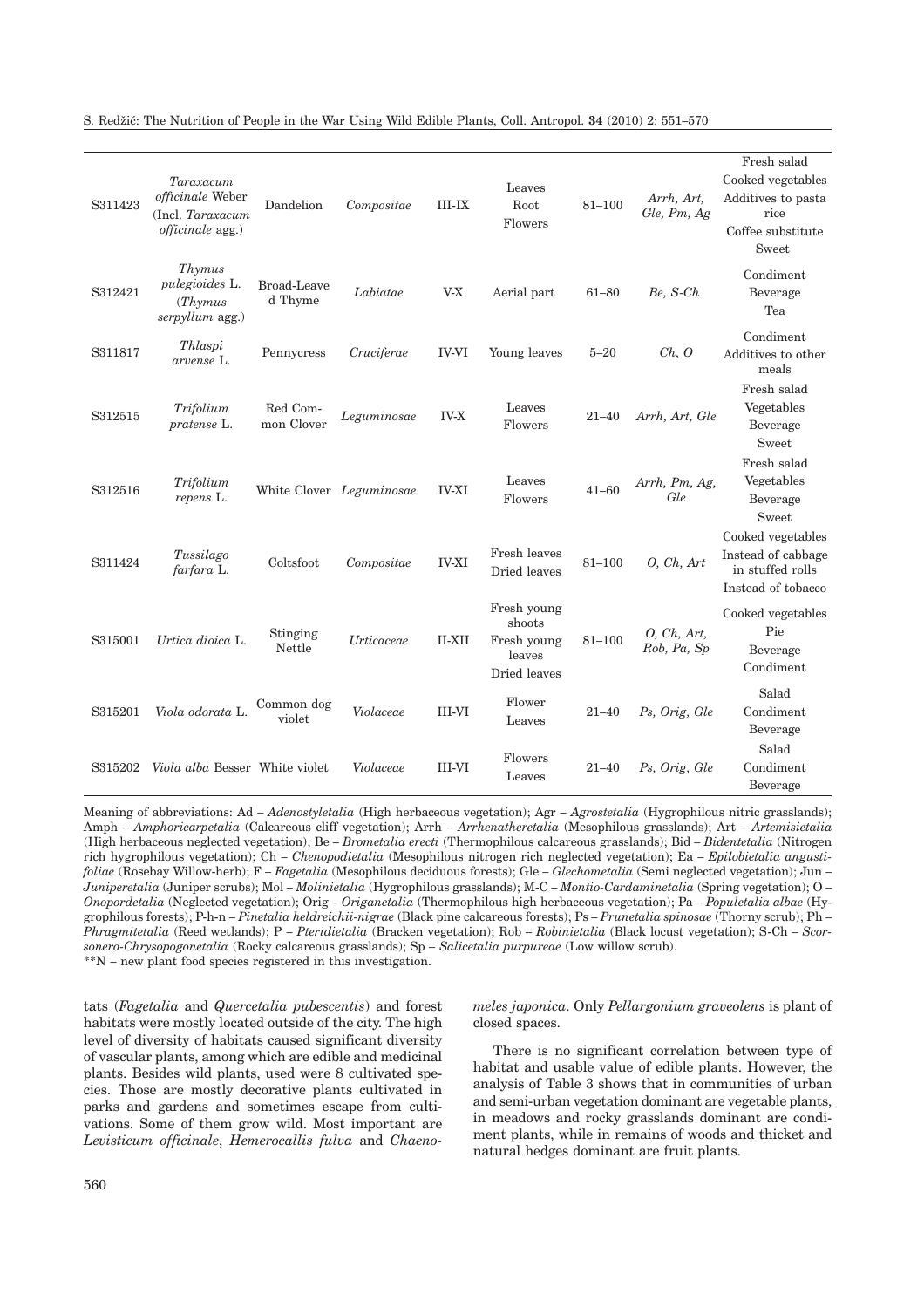| <b>TABLE 3</b><br>THE FREQUENCY OF USE OF EDIBLE PLANTS |                            |                                    |  |  |  |  |  |
|---------------------------------------------------------|----------------------------|------------------------------------|--|--|--|--|--|
| Category                                                | Number of<br>plant species | Proportion of<br>informants $(\%)$ |  |  |  |  |  |
| 1                                                       | 9                          | 9.89                               |  |  |  |  |  |
| 2                                                       | 35                         | 38.46                              |  |  |  |  |  |
| 3                                                       | 29                         | 31.87                              |  |  |  |  |  |
| 4                                                       | 13                         | 14.29                              |  |  |  |  |  |
| 5                                                       | 5                          | 5.49                               |  |  |  |  |  |
| Total                                                   | 91                         | 100                                |  |  |  |  |  |

# *Structure of edible plants according to their basic purpose*

Determined plant species at this area, according to their basic purpose, are classified into four groups: wild vegetable (53.85%), wild fruits (17.58%), spices (26.37%) and plants in making bread of only 2.20% (Table 2).

Wild vegetable is used in preparation of cooked meals (potages, sauces, pies, stuffing), and for salads. The most quoted species in this category are: *Urtica dioica*, *Malva*

| No | Plant family<br>scientific name       | Number of plant<br>species | Proportion $(\%)$ |
|----|---------------------------------------|----------------------------|-------------------|
| 1  | Compositae                            | 17                         | 18.68             |
| 2  | Rosaceae                              | 12                         | 13.19             |
| 3  | Labiatae                              | 10                         | 10.99             |
| 4  | Cruciferae                            | 9                          | 9.89              |
| 5  | Umbelliferae                          | 6                          | 6.59              |
| 6  | Leguminosae                           | 4                          | 4.40              |
| 7  | Polygonaceae                          | 4                          | 4.40              |
| 8  | Crassulaceae                          | 3                          | 3.30              |
| 9  | Malvaceae                             | 3                          | 3.30              |
| 10 | Plantaginaceae                        | 3                          | 3.30              |
| 11 | Caprifoliaceae                        | 2                          | 2.19              |
| 12 | Caryophyllaceae                       | 2                          | 2.19              |
| 13 | Rubiaceae                             | 2                          | 2.19              |
| 14 | Violaceae                             | $\overline{2}$             | 2.19              |
| 15 | Other 12 families<br>one species each | 12                         | 13.19             |
|    | Total                                 | 91                         | 100               |

**TABLE 4** TAXONOMY OF EDIBLE PLANTS

**TABLE 5** MAIN TYPE OF HABITAT AND COMMUNITY OF EDIBLE PLANTS

| No    | Abbreviation of scientific<br>name of plant community | Habitat/Community              | Number of plant species | Proportion (%) |
|-------|-------------------------------------------------------|--------------------------------|-------------------------|----------------|
| 1     | $\cal F$                                              | Fagetalia                      | 5                       | 2.22           |
| 2     | Qp                                                    | Quercetalia pubescntis         | 5                       | 2.22           |
| 3     | $O$ -Co                                               | Ostryo-Carpinetalia orientalis | 4                       | 1.78           |
| 4     | Pa                                                    | Populetalia albae              | 6                       | 2.67           |
| 5     | Sp                                                    | Salicetalia purureae           | 3                       | 1.33           |
| 6     | Ps                                                    | Prunetalia spinosae            | 16                      | 7.11           |
| 7     | Rob                                                   | Robinietalia                   | 4                       | 1.78           |
| 8     | $_{Jun}$                                              | Juniperetalia                  | 1                       | 0.44           |
| 9     | Ea                                                    | Epilobietalia angustifolii     | 4                       | 1.78           |
| 11    | Ad                                                    | Adenostyletalia                | 2                       | 0.89           |
| 12    | <b>Orig</b>                                           | Origanetalia                   | 4                       | 1.78           |
| 13    | $S$ - $Ch$                                            | Scorzonero-Chrysopogonetalia   | 3                       | 1.33           |
| 14    | Be                                                    | Bometalia erecti               | 8                       | 3.56           |
| 15    | Arrh                                                  | Arrhenatheretalia              | 24                      | 10.67          |
| 16    | $M-C$                                                 | Montio-Cardaminetalia          | 3                       | 1.33           |
| 17    | Agr                                                   | Agrostetalia                   | 11                      | 4.89           |
| 18    | Gle                                                   | Glechometalia                  | 22                      | 9.78           |
| 19    | <b>Bid</b>                                            | Bidentetalia                   | $\overline{4}$          | 1.78           |
| 20    | Art                                                   | Artemisietalia                 | 28                      | 12.44          |
| 21    | $\overline{O}$                                        | Onopordetalia                  | 35                      | 15.56          |
| 22    | Ch                                                    | Chenopodietalia                | 21                      | 9.33           |
| 23    | Pm                                                    | Plantaginetalia majoris        | 4                       | 1.78           |
| 24    | Cult                                                  | Cultivated                     | 8                       | 3.56           |
| Total |                                                       |                                | 225                     | 100            |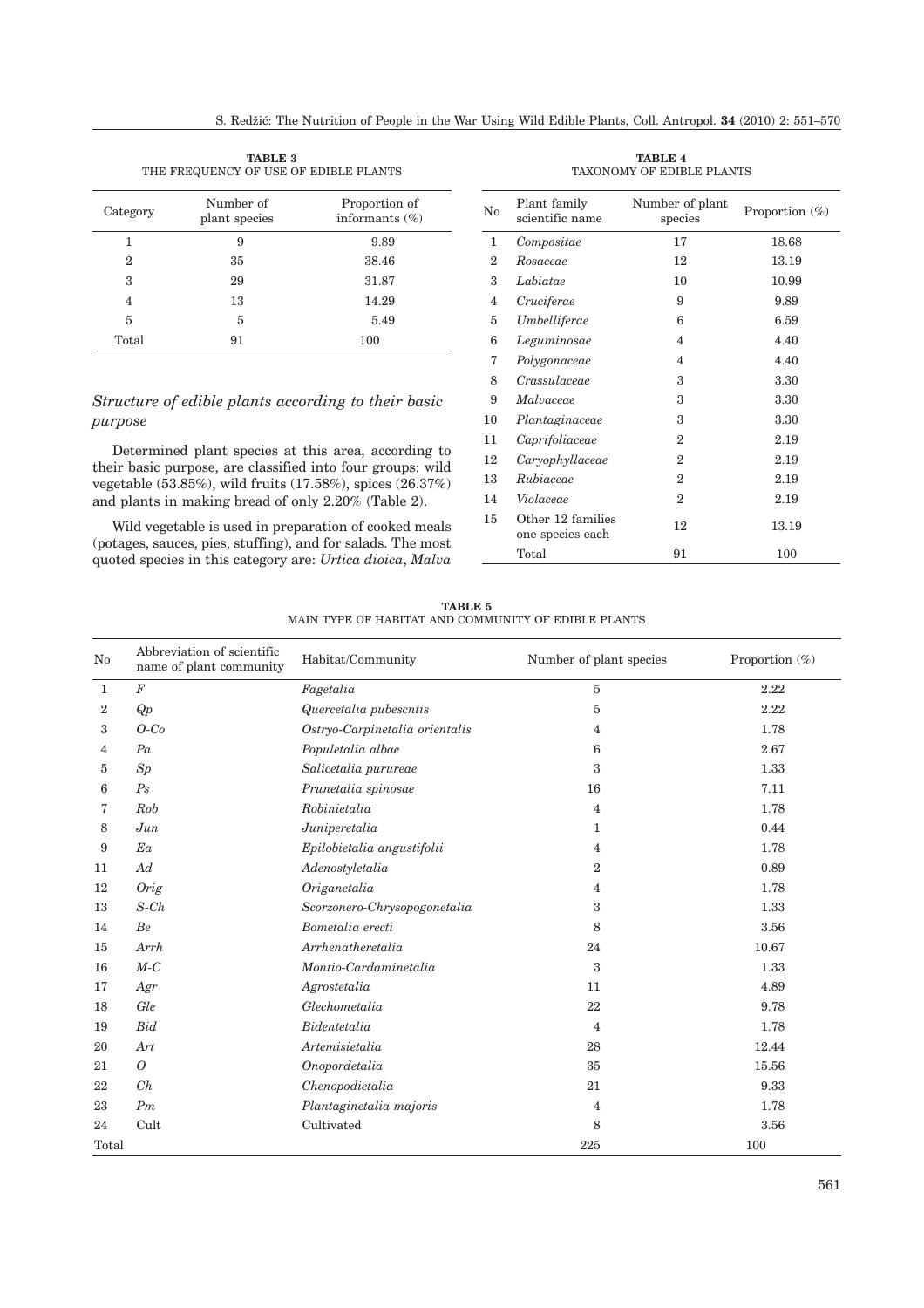*sylvestris*, *Taraxacum officinale*, and *Amaranthus retroflexus*, *Arctium lappa*, *Lamium maculatum*, *Malva neglecta*, *Pastinaca sativa*, *Petasites hybridus* and some others. Within this category represented are also some plants that are used as condiment (*Daucus carota*, *Heracleum sphondylium*, and root vegetables, such as root of *Carlina acaulis*, *Eryngium amethystinum* and *Onopordum acanthium)*. Out of 24 spice plants, most significant are the following: *Origanum vulgare*, *Thymus* sp., the species of genus *Mentha* sp., *Armoracia lapathifolia*, *Achillea millefolium*, *Hypericum perforatum*, *Levisticum officinale,* etc.

The 16 species or almost 18% were wild fruit. Most quoted are the following: *Malus sylvestris*, *Pyrus pyraster*, *Sambucus nigra*, species of genera of *Rosa* and *Rubus*. Bread-like plants are represented by only two species – *Helianthus tuberosus* and *Hemerocallis fulva* (Table 2).

# *Most commonly eaten edible plants*

# Stinging nettle *Urtica dioica* L.

It is a commonly known edible plant. Due to its capability of annealing it is simple for identification. It grows on soils rich in nitrates, and so it is very often in human settlements. For that reason it was available in most urban parts during the war. In 1992–93 it was the most wanted plant. Everyone tried to alter the monotony of home made pasta (without eggs and fats) and fine grained rice by using green shoots of stinging nettle. Shoots are fresh from early spring (February/March through October/November) and were used in preparation of following meals: (i) boiled shoots with a little bit of vinegar were used as a tasty salad and mineral – vitamin side dish with everyday rice, without any fat, (ii) boiled and additionally fried shoots, were good as sauces, (iii) finely chopped raw shoots were good stuffing for traditional pies, (iv) finely chopped shoots mixed with flour were good mash for children, (v) finely chopped fresh shoots mixed with flour were baked in oven like »vegetable« pizza and called »uljevak« and (vi) chopped fresh shoots left in water and exposed to sun for seven days. Nettle was used either fresh or dried. Many people picked nettles during peaceful mornings and dried it, preserving it for long and cold winters.

As in other earlier periods of food shortages on the territory of Balkan peninsula, nettle played a significant role42,43, 5–47. They were so important in nutrition of people in Sarajevo and brought so much joy in everyday sparely menus, which it deserved to, get a well deserved monument. Besides, nettle was used for a long time in this area as folk remedy in prevention and treatment of anemia, inflammation of urinary systems, and for im $munity<sup>11</sup>$ .

# Dandelion *Taraxacum officinale* Weber

Everyone were waiting for period when deep snow starts melting and first rosettes of dandelion start appearing on sunny hills around Sarajevo. *Taraxacum offi-* *cinale* was mostly used in supplemental nutrition. Used were young leaves, and in lack of those, used were other leaves during whole vegetation season (early spring through late fall). Even rosettes were used during warmer and snow less winters. Besides leaves, used were blossoms – yellow flower heads and root during the whole year. Fresh leaves when left in cold water for a while (to reduce their natural bitterness) are tasty dietetic salad. Boiled leaves are tasty vegetable, could be used as addition to pasta and especially rice. Boiled leaves with a bit of vinegar are tasty salad that was served with old and tasteless cans »Ikar« (»Ikar« were canned as part of humanitarian aid to people in the occupied Sarajevo). They are very old and in bad taste and people do not like. Even cats and dogs do not like eating this type of canned food. So they were necessary to enrich some wild vegetables). Flower heads were used for making »honey«, in a way that 100 or so flower heads are put in glass jar and exposed to sun for 10–15 days. After that, flowers are reabsorbed. Received mass has sweet taste. Root was very famous. Dried on sun and then fried and grinded, it was used for making coffee that people called »chicory«.

#### Chicory *Cichorium intybus* L.

Chicory, beside the fact it's a great decoration on urban green fields, is a very nutritive plant. Their sky-blue blossoms have magical influence on humans. In sunny periods they brought back self-confidence and trust in life among grenades and other projectiles. Same as dandelion, chicory was intensively used in supplemental nutrition. Young leaves were used as salad. Boiled leaves with addition of vinegar were good side dish with rice or pasta. Boiled leaves were used for making mash that was mixed with wild vegetables. Chicory root was picked during whole vegetation season. Dried in sun and fried was used for preparation of »war coffee«. This is important since coffee was unavailable in Sarajevo.

# Coltsfoot *Tussilago farfara* L.

This is the plant of abandoned urban surfaces. It is very common in urban parts of Sarajevo and reaches very high production of green biomass. It has been used as dietetic food for a very long time in this area $41-43,47$ .

Young and healthy leaves are used in nutrition during whole year. They are used for making tasty stews, pie stuffing, and mashes. It was used also before the war<sup>43</sup>. Specialty and refreshment in war nutrition was »sarma« rolls of boiled leaves stuffed with rice, sometimes even lentil. Lentil was successful substitute for meat. The *Tussilago* rolls are commonly made in the Central Europe44. Young leaves were threaded on a string and dried for use during winter. Besides, leaves were also preserved for later use. They are cooked in boiled water with added a bit of apple vinegar, blackthorn fruits *Prunus spinosa* and branches of hyssop *Hyssopus officinalis*. As cigarettes were also unavailable during the war, dried and partially fermented leaves were used as substitutes for tobacco. Most interviewed smokers were more than satisfied.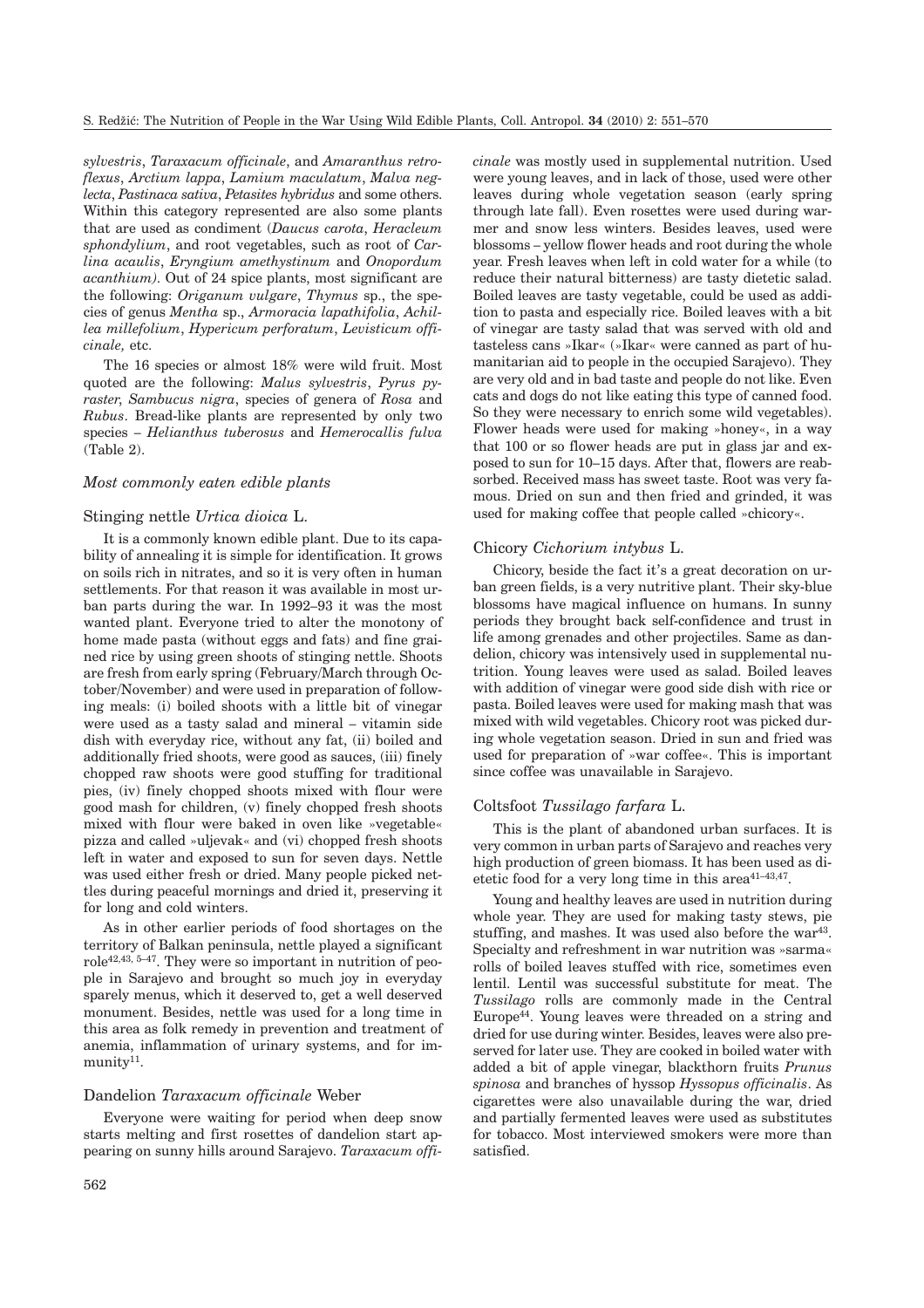# Mallow *Malva sylvestris* L.

Favorite and known plant from abandoned urban territories. In early summer it excels with pink flowers that are often formed and create mallow gardens. From early spring, leaves and young shoots are used for preparation of tasty stew, stuffing, pies, and mashes for children. Green fruits are used as substitutes for sweets. Children often use them as substitutes for candies and other sweets. Flowers are used as salad decorations and for tea dietetic beverages $^{10,11}$ .

# *Other edible plants*

With quotation between 61% and 80% are 13 species (Table 2 and 3). Among them is wild vegetable *Malva neglecta*, *Pastinaca sativa*, *Amaranthus retroflexus*, then tasty wild salads from species *Primula vulgaris*, *Rumex patientia*, *Sempervivum tectorum*, spice plants *Origanum vulgare*, *Thymus pulegioides*, and beverages – species *Fragaria vesca*, *Rubus fruticosus, Sambucus nigra* and *Robinia pseudacacia*, whole flowers are used as sweets and for preparation of tasty pancakes. Unlike previous group of plants, this group has very limited potential on free territory.

With quotation between 41% and 60% are 29 species. Especially interesting is nutritive composition of the following species: *Althaea rosea*, *Arctium lappa*, *Lamium*

**TABLE 6** PLANT PART USED

| No             | Part of plants             | Number of<br>plants | Proportion<br>$(\%)$ |
|----------------|----------------------------|---------------------|----------------------|
| 1              | Arial parts                | 8                   | 5.13                 |
| $\overline{2}$ | Young shoots               | 28                  | 17.95                |
| 3              | Fresh young shoots         | 1                   | 0.64                 |
| 4              | Shoot with flowers         | 1                   | 0.64                 |
| 5              | Leaves                     | 27                  | 17.31                |
| 6              | Young leaves               | 20                  | 12.82                |
| 7              | Fresh leaves               | 5                   | 3.21                 |
| 8              | Dried leaves               | 3                   | 1.92                 |
| 9              | Flowers                    | 17                  | 10.90                |
| 10             | Fruit                      | 14                  | 8.97                 |
| 11             | Fresh fruit                | $\mathbf{2}$        | 1.28                 |
| 12             | Dried fruit                | $\overline{2}$      | 1.28                 |
| 13             | Dried bark of fruit        | 1                   | 0.64                 |
| 14             | Immature fruit             | 3                   | 1.92                 |
| 15             | Peduncle of leaf and fruit | $\overline{2}$      | 1.28                 |
| 16             | Seed                       | 3                   | 1.92                 |
| 17             | Fresh juice                | 1                   | 0.64                 |
| 18             | Root                       | 13                  | 8.33                 |
| 19             | Fried root                 | $\mathbf{2}$        | 1.28                 |
| 20             | Bulb                       | 1                   | 0.64                 |
| 21             | Rhizome                    | 1                   | 0.64                 |
| 22             | Tuber                      | 1                   | 0.64                 |
| Total          |                            | 156                 | 100                  |

**TABLE 7** FOOD PREPARATION

| No Kind of food preparation   | Number of<br>plant species | Proportion<br>$(\%)$ |
|-------------------------------|----------------------------|----------------------|
| 1 Cooked vegetables           | 44                         | 16.79                |
| 2 Additives to different food | 9                          | 3.43                 |
| 3 Pasta additives             | 8                          | 3.05                 |
| 4 Stuffing                    | 6                          | 2.29                 |
| 5 Pie                         | 8                          | 3.05                 |
| 6 Salad                       | 41                         | 15.65                |
| 7 Beverage                    | 38                         | 14.50                |
| 8 Condiment                   | 39                         | 14.89                |
| 9 Nutritive teas              | 15                         | 5.73                 |
| 10 Sweet                      | 13                         | 4.96                 |
| 11 Marmalade                  | 5                          | 1.91                 |
| 12 Stewed fruit               | 1                          | 0.38                 |
| 13 Syrup                      | $\overline{2}$             | 0.76                 |
| 14 Mush                       | 4                          | 1.53                 |
| 15 Soup                       | 1                          | 0.38                 |
| 16 Fresh fruits               | 10                         | 3.82                 |
| 17 Brine                      | 4                          | 1.53                 |
| 18 Apple cider                | $\overline{2}$             | 0.76                 |
| 19 To curdle milk             | 1                          | 0.38                 |
| 20 Preservative               | 1                          | 0.38                 |
| 21 Coffee substitute          | 6                          | 2.29                 |
| 22 Tobacco substitute         | 4                          | 1.53                 |
| Total                         | 262                        | 100                  |

*maculatum*, *Plantago major*, *Stellaria media* used for preparation of tasty stews, potages, stuffing, and pies. During the war, due to lack of conventional fruits, fruits of flowering quince *Chaenomeles japonica,* available in many Sarajevo parks, were often used. Fruits were eaten as fresh after first frosts, and they were also used for preparation of beverages, vinegar, as well as alcohol beverage called »jabukovača« (apple brandy). During this period, potato was in a great shortage. Bulbs of species *Helianthus tuberosus* were used as substitutes. If mildly boiled, and then cooked in order to maintain natural form, they could be used as tasty »potato«.

With quotation between 21% and 40% are 35 species. Among them are useful and nutritive plants, but many were present in a very small number. From this group we should mention following species: *Alliaria petiolata*, *Carlina acaulis*, *Eryngium amethystinum*, *Heracleum sphondylium*, *Onopordum acanthium* and *Reynoutria japonica* (*Polygonum cuspidatum).*

With quotation between 10–20% are 9 species. Species that were quoted less than 10% are not included in this list.

#### *Usable parts of edible plants*

Out of 91 plants total of 156 parts were used in making of different nutritive preparations (Table 6). Domi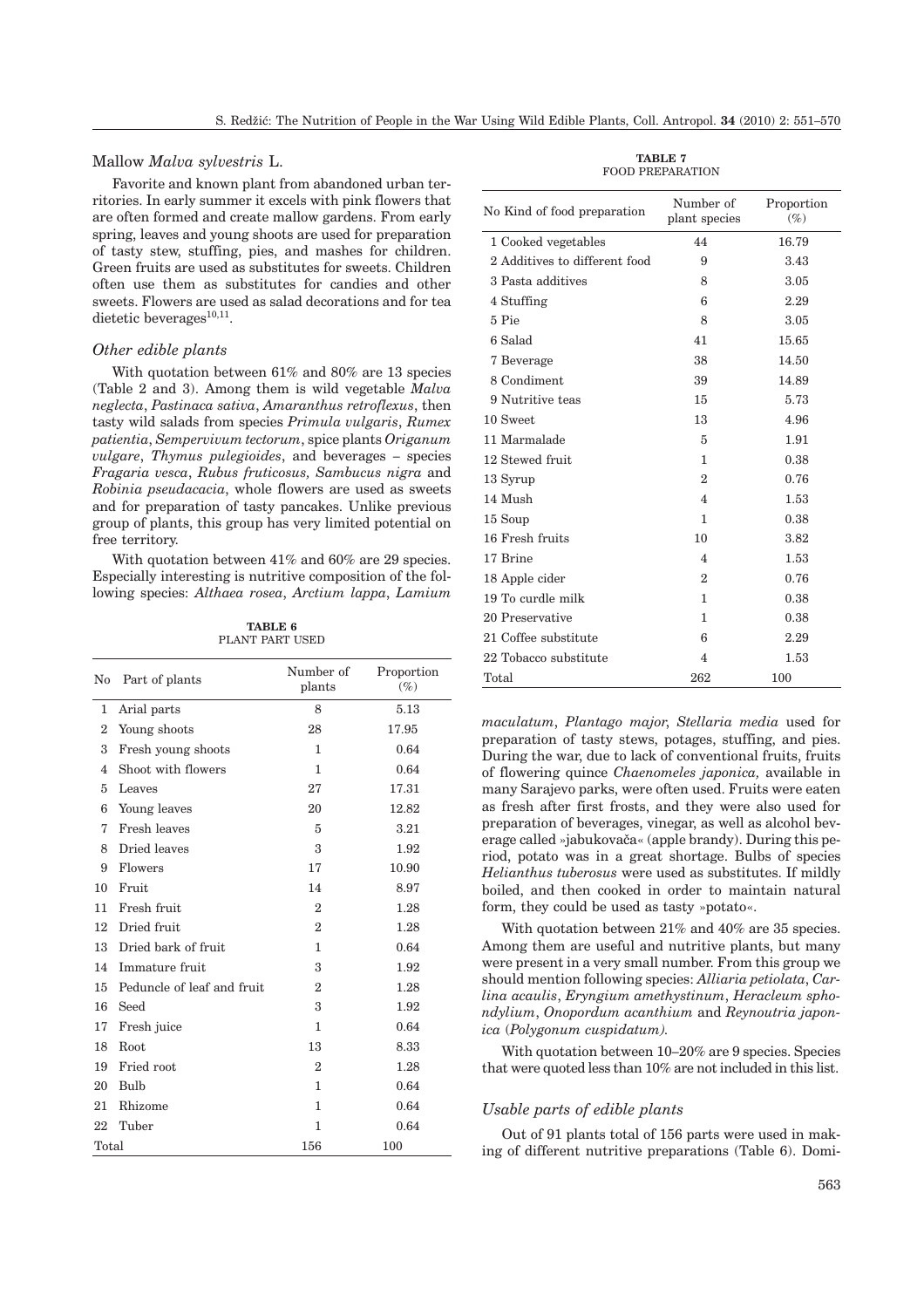nant are aerial green parts (leaves, shoots) 93 (59.62%), fruits 25 (16.03%), underground parts (root, bulb, rhizome) 18 (11.54%), flowers 17 (10.90%) and seeds 3 (about 2%). These relations correspond with the climate where multi-year herbaceous plants-chemicryptophytes, otherwise characteristic for semi-continental climate. Due to absence of moist biotopes, very low representation is geophytes, containing carbohydrates.

# *Preparations and use*

Dominant are vegetables prepared in different ways (soups, potages, sauces) with 80 preparations (30.53%), then salads with 41 (15.65%), condiments with 39 (14.89%), different beverages with 38 (14.50%), different sweets with 21 (8.02%), nutritive teas with 15 (5.73%), and other preparations (Table 7).

# *Ways of food preparation*

During the war in Sarajevo there was no electricity or firewood and coal, especially during first two years. Due to food shortages, one of the most difficult issues was heating during cold part of a year (about 6 months), and means for thermic preparation of food. Humble fires were used for preparation of even more humble meals. Bread was »baked« in steam pot, and everyday pasta and rice were prepared on small fires, often in collective centers or for several households at once. For that reason, all meals should have been prepared with as less energy-generating products as possible, mostly wood. Dominant was boiled meals – wild vegetables. Conventional vegetables were not available in surrounded city. Food was baked very rarely (as that required more energy).

Vegetables were prepared with no fat and with wild spices. During research, it was found that some families had no fat for months (fall-winter 1992). Some of them were loosing weight significantly, up to 40 kg. Fortunately, they had salt.

Salads were made out of fresh or boiled vegetable with added natural vinegar. Some plants were used raw such as the leaves of *Primula vulgaris*, *Rumex acetosa*, *Rumex patientia* and *Reynoutria japonica*.

Beverages were made from different parts of plants left in water and exposed to sun for several days. Further added were preservatives, such as *Origanum vulgare*, *Hyssopus officinalis*, *Thymus* sp., *Micromeria thymifolia*, and species of genus *Mentha*. A beverage of *Sambucus nigra* flowers was prepared in this way. Special beverage was pickles of fruits of wild apples *Malus sylvestris* (Incl*.Malus domestica*), wild pears *Pyrus pyraster* (Incl. *Pyrus communis*) with added pseudo fruits of *Ju-* *niperus communis* and fruits *Prunus spinosa*. This was important winter beverage. No other spices but salt was available. That is the reason why self-growing flora was so important.

Spices were made from both fresh and dried parts of plants. They significant improved taste of rice, pasta and lentils (everyday menu for the most part of Sarajevo populations).

Among them were substitutes for coffee, a valuable beverage, very important in Bosnian tradition. Six plant species were used in making coffee that was called chicory. The root of *Cichorium intybus* (vodopija), *Taraxacum officinale* (masla~ak), and fruits of *Galium aparine* (broć), were dried, fried on low fire, beaten or grained. The fruit of *Galium aparine* as a substitute for coffee used by some residents who were instructed in the workshops. Otherwise in some literature sources mentioned in this species as a substitute for  $cofree<sup>40</sup>$ . A certain amount of the ground mass is covered with boiling water and it is »enjoyed« along with some sweets. Sugar was very rare. With added powder milk, this was not a bad beverage. It was important as it was warm.

There was a huge shortage in cigarettes and tobacco. As substitute for tobacco the following combination was used: 80% of leaves of coltsfoot *Tussilago farfara*, 20% of leaves of walnuts *Juglans regia*.

Alcohol beverages were also unavailable. Some inventive people tried to »make« a home made apple brandy or pear brandy from fruit of wild pear or wild apple. Some were successful in getting alcohol from rice. At this time, alcohol beverages were more than pure necessity. They were expected to relieve everyday fear from death, wounding and to assist in overcoming accumulated psychological problems. As there were no officials sedatives<sup>8</sup> people often reached for alcohol. As there was no conventional alcohol available, they were forced to make it themselves. Unfortunately or fortunately, all plum woods were out of reach zone. Otherwise, fruits of plum *Prunus domestica* were used for making plum brandy in the past.

# *Seasonal distribution*

Seasonal distribution of edible plants in surrounded Sarajevo is given in Table 8. Most plants are available in late spring, summer and early fall. Despite the fact that winters are rather severe some of the species available to people could be found in this period. Those are the following: *Pellargonium graveolens* as spices leaves of *Rubus fruticosus* and fruits of *Chaenomeles japonica* as tea and fruit plants. Above-ground parts of tasty vegetable and salads, such as: *Urtica dioica*, *Stellaria media*, *La-*

**TABLE 8** SEASONAL DISTRIBUTION OF EDIBLE PLANTS

| Months                  |   |      |       |       |       |       | VII   | VHI   | IX    |       |       | XIJ   |
|-------------------------|---|------|-------|-------|-------|-------|-------|-------|-------|-------|-------|-------|
| Number of plant species | 4 |      | 20    | 50    |       | 82    | 78    | 84    | 83    | 69    | 45    |       |
| Proportion $(\%)$       |   | 6.59 | 21.98 | 54.95 | 78.02 | 90.11 | 85.71 | 92.31 | 91.21 | 75.82 | 49.45 | 12.09 |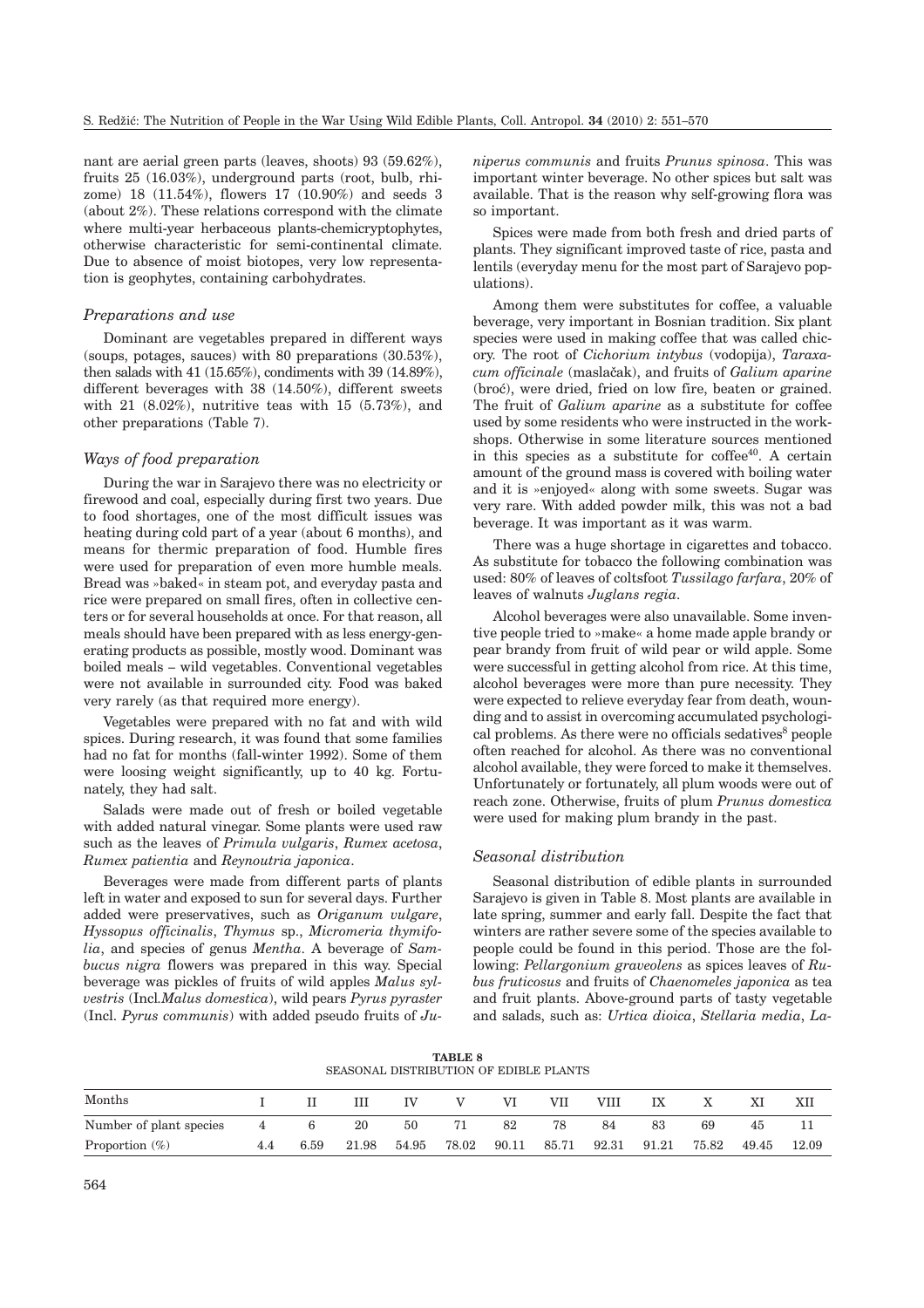*mium purpureum*, *Pulmonaria officinalis* and *Primula vulgaris* start to grow rather early. A tasty salad made of leaves of *Sedum telephium* and *Sempervivum tectorum* and underground parts of species *Hemerocallis fulva* are available even during winter months. Even though most wild vegetables could be found in spring, when they are the tastiest, young shoots could be found during whole vegetation season. Significant number of plants develops very tasty fall shoots, besides spring ones. Those are the following: *Urtica dioica*, *Primula vulgaris*, *Amaranthus retroflexus*, *Alliaria petiolata*, *Taraxacum officinale*, and species of genus *Sonchus*, *Chenopodium*, *Mentha*, *Rumex*, *Trifolium* and *Raphanus* (Table 3).

# **Discussion and Conclusion**

Already in first month of the war (April 1992) significant number of households was without basic food products such as flour, sugar and oil. Humanitarian aid still didn't arrive. Many bakeries stopped their work. Bread was a big issue. Food stocks were downsizing. In addition, more and more refugees were arriving. Available aid in food was stretched to accommodate refugees and residential people were faced with additional dearth. Besides basic victuals, great shortages were in vegetables and fruits. Since the city was truly under siege, the only way to get »green« food was in nature. Hunger was already showing its effects in general condition of people and health of people in all categories $6,7,9$ .

Through TV shows (in the beginning of the siege was at times when electricity), and through seminars in different parts of the besieged population of the city were presented to edible plants that can be easily identified by relying on already forgotten ethnographic background. In addition, the TV mission and workshops have helped people gain confidence and break the established bias toward sources of wild food. As time went on and the situation of people began to use a species that had high ethnographic ratings (*Onopodrum acanthium*, *Artemisia vulgaris*, *Barbarea vulgaris*, *Crepis* sp., *Eryngium* sp., *Galium* sp., *Trifolium* sp., *Aegopodium podagraria*, *Heracleum* sp., *Chaenomeles* sp, *Leontodon* sp. and some others).

Despite the fact that majority of urban inhabitants had poor knowledge about alternative sources of food, in

| TABLE 9                                                        |  |  |  |  |  |  |  |  |  |
|----------------------------------------------------------------|--|--|--|--|--|--|--|--|--|
| FOOD PREPARATION ACCORDING TO THE MOST FRIQUENT PLANT FAMILLES |  |  |  |  |  |  |  |  |  |

|                |                                | Plant family             |                          |                          |                          |                          |                          |                          |                                                                                                     |                          |                          |  |
|----------------|--------------------------------|--------------------------|--------------------------|--------------------------|--------------------------|--------------------------|--------------------------|--------------------------|-----------------------------------------------------------------------------------------------------|--------------------------|--------------------------|--|
| No             | Kind of<br>preparation         | Compositae               |                          | Rosaceae                 |                          | Labiatae                 |                          | Cruciferae               |                                                                                                     | Umbelliferae             |                          |  |
|                |                                | of species               | $(\%)$                   | of species               | $(\%)$                   | of species               | $(\%)$                   | of species               | Number Proportion Number Proportion Number Proportion Number Proportion Number Proportion<br>$(\%)$ | of species               | $(\%)$                   |  |
|                | 1 Cooked<br>vegetables         | 18                       | 25                       | $\mathbf{1}$             | 1.72                     | $\overline{2}$           | 7.69                     | $\overline{2}$           | 8                                                                                                   | $\overline{4}$           | 26.67                    |  |
| $\overline{2}$ | Additives to<br>different food | 1                        | 1.39                     | $\overline{2}$           | 3.45                     |                          |                          | 5                        | 20                                                                                                  | 1                        | 6.67                     |  |
|                | Additives to<br>pasta and rice | $\overline{4}$           | 5.56                     | $\overline{\phantom{0}}$ |                          |                          |                          | $\overline{2}$           | 8                                                                                                   | $\mathbf{1}$             | 6.67                     |  |
| 3              | Stuffing for<br>meals          | $\overline{2}$           | 2.78                     | $\overline{\phantom{a}}$ |                          |                          | $\overline{\phantom{0}}$ | $\overline{2}$           | 8                                                                                                   |                          |                          |  |
| 4              | Pie                            | $\overline{2}$           | 2.78                     | 1                        | 1.72                     | $\equiv$                 |                          | $\overline{\phantom{0}}$ | $\overline{\phantom{0}}$                                                                            | $\overline{\phantom{0}}$ |                          |  |
| 5              | Salad                          | 12                       | 16.67                    | $\overline{2}$           | 3.45                     | $\overline{2}$           | 7.69                     | 6                        | 24                                                                                                  | 1                        | 6.67                     |  |
| 6              | Beverage                       | 9                        | 12.50                    | 11                       | 18.97                    | $\overline{4}$           | 15.38                    | $\equiv$                 |                                                                                                     | 3                        | 20                       |  |
| 7              | Condiment                      | 13                       | 18.05                    | 1                        | 1.72                     | 10                       | 38.46                    | 8                        | 32                                                                                                  | $\overline{4}$           | 26.67                    |  |
| 8              | Nutritive teas                 | 1                        | 1.39                     | 6                        | 10.34                    | 7                        | 26.92                    | $\overline{\phantom{0}}$ | $\overline{\phantom{a}}$                                                                            | $\overline{\phantom{0}}$ | $\overline{\phantom{0}}$ |  |
| 9              | Sweet                          | $\mathbf{1}$             | 1.39                     | 7                        | 12.07                    | $\mathbf{1}$             | 3.85                     | $=$                      | $\overline{\phantom{0}}$                                                                            | 1                        | 6.67                     |  |
| 10             | Mush                           | $\overline{2}$           | 2.78                     | $\overline{\phantom{0}}$ | $\overline{\phantom{0}}$ |                          |                          |                          |                                                                                                     |                          |                          |  |
| 11             | Fresh fruits                   | $\mathbf{1}$             | 1.39                     | 10                       | 17.24                    |                          |                          |                          |                                                                                                     |                          |                          |  |
| 12             | <b>Brine</b>                   | -                        | $\overline{\phantom{0}}$ | 4                        | 6.90                     |                          |                          |                          |                                                                                                     |                          |                          |  |
| 13             | Apple cider                    | -                        | $\overline{\phantom{0}}$ | $\overline{2}$           | 3.45                     | $\overline{\phantom{0}}$ | $\overline{\phantom{0}}$ | -                        |                                                                                                     | $\overline{\phantom{0}}$ |                          |  |
|                | 14 Coffee<br>substitute        | 4                        | 5.56                     | $\overline{\phantom{0}}$ | $\overline{\phantom{0}}$ |                          |                          |                          |                                                                                                     |                          |                          |  |
| 15             | Tobacco<br>substitute          | $\overline{2}$           | 2.78                     | $\mathbf{1}$             | 1.72                     |                          |                          |                          |                                                                                                     |                          |                          |  |
| 16             | Marmalade                      | $\overline{\phantom{0}}$ | $\qquad \qquad -$        | 7                        | 12.07                    | $\overline{\phantom{0}}$ |                          |                          |                                                                                                     | -                        |                          |  |
| 17             | Stewed fruit                   |                          |                          | 3                        | 5.17                     |                          |                          |                          |                                                                                                     |                          |                          |  |
| Total          |                                | 72                       | 100                      | 58                       | 100                      | 26                       | 100                      | 25                       | 100                                                                                                 | 15                       | 100                      |  |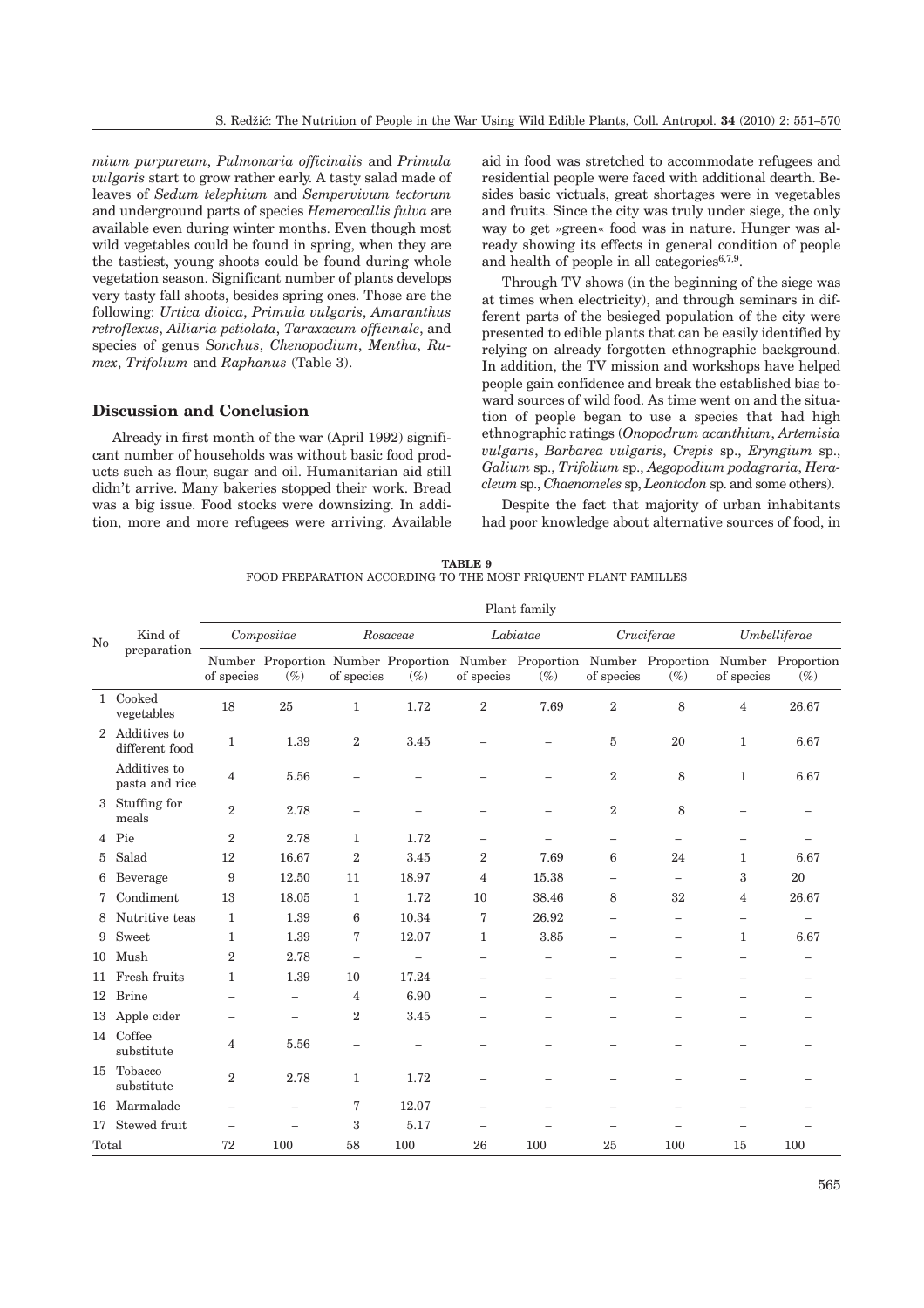time they have turned toward use of wild plants and mushrooms. Common prejudices about food in natural environment were broken day by day. Food factor became very dominant and critical in life of people under siege. Therefore, the number of 91 plant species, which were used in nutrition, is extremely high. Off course, it is not even close to be proportional to a real number of edible and aromatic plants at this territory10,34,39. Species that were in most use are as follows: *Cichorium intybus*, *Malva sylvestris*, *Taraxacum officinale* and *Urtica dioica*, as they have a very high nutritive values  $36-37$  and were common in Sarajevo. Experience from the war points to huge influence of annual plants that appear during several cycles over a year, and they represent important vegetable. Those are as follows: *Stellaria media*, *Amaranthus retroflexus* and *Chenopodium album*, which were very favorable as supplements to monotonous nutrition with rice and pasta. We should also mention first time used species of genus *Sonchus* and species *Lamium purpureum*.

Compared to the spectrum of edible plants in other areas in the region<sup>45-54</sup> significant similarity is noted, especially in wild vegetables that grow on semi-urban biotopes. However, some species are used in nutrition in this area for the first time, while some species were forgotten or very rarely used in supplementary nutrition of humans, such as: *Onopordum acanthium*, *Barbarea vulgaris*, *Carlina acaulis*, *Eryngium amethystinum*, *Crepis biennis*, *Crepis setosa*, *Galium verum*, *Leontodon autumnalis* and *Micromeria thymifolia*. However *Leontodon autumnalis* and *Crepis biennis* are eaten in Italy55. Besides self-growing plants, very significant role in nutrition was played by some plants that are cultivated as decorative plants, while some of them could be found in the wild or abandoned in the neighborhood of human settlements. Those are as follows: *Chaenomeles japonica*, whose apple-like fruits were for a while the only safe fruits, or bulbs of species *Hemerocallis fulva*, and rhizomes of *Helianthus tuberosus*, sole substitute for potato. Species *Levisticum officinale*, that grew in proximity of houses and was the best spice and coregent of aroma. Leaves of aromatic species *Pelargonium graveolens* giving special taste to monotonous food had a similar role, while young shoots of *Reynoutria japonica* were excellent salad and stew. Since significant number of determined species reached high production of biomass and they have significant nutritive values<sup>40,56-67</sup> they could be used in conventional nutrition.

Compared to the spectrum of edible plants in other parts of  $\mathrm{BiH^{42}}$  noted are similarities in almost equal proportion of wild vegetables (Table 2), while significant differences were noted in proportion of spice plants. Spice plants were more in used in surrounded Sarajevo, which could have resulted from efforts to improve taste of conventional food, from rice to cans »Ikar«. Usage of carbohydrate-rich plants was smaller due to absence of these plants, especially in surrounded Sarajevo, and relatively good supply of flour for local residents, especially after 1994.

### *Taxonomy of edible plants*

Most edible plants belong to families *Compositae*, *Rosaceae*, *Labiatae*, *Cruciferae* and *Umbelliferae* (out of 12–6 species). In composition of family *Compositae* dominating is wild vegetable and spice plants (Table 4 and 9), in composition of family *Rosaceae* wild fruit and beverages. Family *Labiatae* includes mostly condiment plants (over 50%), *Cruciferae* includes wild vegetable and condiment, and *Umbelliferae* aromatic vegetable and condiment. Those plants rich in chlorophyll, carotenoides and essential oils<sup>68,69</sup>. Similar relations in representation of certain categories of wild edible plants are determined on wider territory of Mediterranean<sup>70-76</sup>. Within the family *Compositae (=Asteraceae*) is 32% of plants, wild fruits included in family *Rosaceae* (42%), different tea plants included in family *Labiatae* (35%), and spice plants within family *Labiatae* (52%). Similar relations are noted in other geographical areas, with similar climate and bio- -geographical characteristics $77,78$ .

#### *Nutritive and caloric values*

Even though the war continued, situation in conventional food supplies didn't improve significantly. Food was insufficient in qualitative and quantitative sense. Most dominant items in humanitarian aid were rice, lentil, old beans and cans of suspicious origin. Especially tasteless were cans »Ikar« not even pet were fond of them. Vegetables or fruits were never included in the aid. For that reason, some categories of people experienced certain alterations. Surveys on nutritive status of inhabitants of war Sarajevo that were conducted in several occasions during 1993–949 showed the following: nutritional status was assessed by calculating body mass index (BMI) (weight/height) in adults and weight for age percentiles in children (2–18 years of age). Under-nutrition in adults was defined as BMI <18.5 and in children as weight for age <25th percentile. Results from the first round of data collection showed a higher level of under-nutrition among refugees (15.0%) compared to residents (5.3%). The second round revealed higher levels of under-nutrition among residents (8.1%) than refugees (7%). The population of Sarajevo has been forced to eat a monotonous diet during the war which is deficient both in quantity and quality. Nevertheless the nutritional status of the resident and refugee populations has been maintained<sup>9</sup>.

Particular risk groups in surrounded Sarajevo were children and elderly people7. Surveys that were conducted by the group of named authors showed that »While the nutritional status of adults and children consistently remained normal, high levels of under nutrition were detected among the elderly ranging from 16% to 21% (BMI <18.5). Between December 1993 and February 1994, adults lost an average of 260 grams in weight (paired t-test p=0.005). Indicators of household food security (food stocks per person, market food prices and access to food aid) showed negative trends during the same time period<sup>7</sup>«.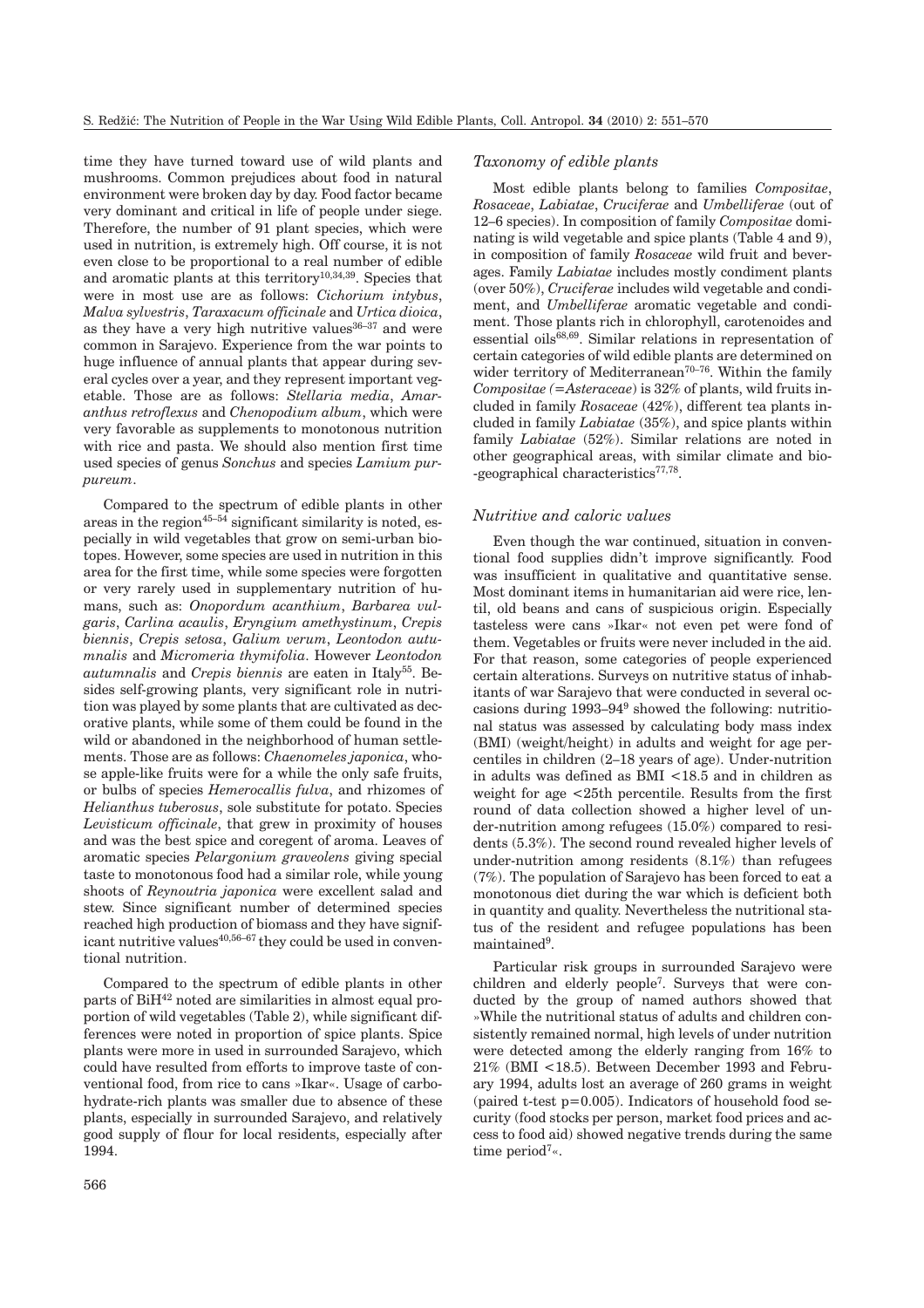Elderly people in Bosnia-Herzegovina are at greater risk of under nutrition than other age groups. Under nutrition may be precipitated in elderly people by sickness, cold, stress, and problems related to food preparation<sup>6</sup>.

Surveys that included several hundreds of households of residential people and refugees in individual and collective accommodation during 1993–94. showed that food catastrophe was avoided, even though malnutrition was detected, especially in categories of elderly people and children. Use of wild plants mostly as vegetable and vitamin salads, different beverages, spices and other nutritive forms, in addition to other emergency factors (delivery of individual aid through humanitarian organizations by relatives living abroad) significantly moderated nutritive catastrophe and made life easier. Most plants that were used by people in surrounded Sarajevo contained very significant nutritive values, and so they could have satisfied needs of human organism for carbohydrates and vitamins and elemental minerals up to a certain point. Data on nutritive status of wild plants on territory of west Balkans<sup>10,36,37</sup>. indicate their distinguished nutritive values (Table 10). Many species are rich in proteins, carbohydrates, even fats. Amount of carbohydrates varies between 5–25 mg/100 g of plant mass. Over 10 mg of carbohydrates is found in following species: *Taraxacum officinale*, *Robinia pseudacacia*, *Pyrus pyraster*, *Prunus avium*, *Daucus carota* and *Arctium lappa*. Amount of proteins varies between 0.42 mg and 7 mg. Richest are the following species: *Malva sylvestris*, *Urtica dioica*, *Chenopodium album*, *Trifolium repens* and *Lamium purpureum*. More than 1 mg of fats is found in following species: *Malva sylvestris*, *Daucus carota*, *Trifolium repens* and *Prunus spinosa*. Present are also species that contain significant amounts of vitamin C and carotene (Table 10). Four groups of plants could be distinguished based on the amount of vitamin C in their structure: (i) plants with over 300 mg/100 g (leaves of *Primula vulgaris*), (ii) plants with 100–150 mg/100 g (*Urtica dioica*, *Malva sylvestris* and *Alliaria officianlis*), (iii) species with 50–80 mg/100 g (*Cichorium intybus*, *Rumex acetosa* and *Chenopodium album*), and (iv) species that have less than 50 mg/100 g vitamin C (*Prunus spinosa*, *Lamium maculatum*, *Trifolium repens* and others) (Table 10). Some species are rich in carotenoides. Between 5–10 mg/ 100 g of different carotenoides are found in the following species: *Malva sylvestris*, *Urtica dioica*, *Taraxacum officinale*, *Trifolium repens* and *Lamium purpureum* (Table 10). That significantly improved efforts in avoiding avitaminosis, nutritive catastrophe and prevention from many diseases that otherwise appear in extraordinary circumstances (fevers, inflammations, malnutrition, avitaminosis, etc.). However, there was a problem in compensation of human needs for proteins and fats that are relatively poorly present in wild plants. Part of protein

**TABLE 10** NUTRITIVE VALUES OF SOME WILD EDIBLE PLANTS FROM INVESTIGATED AREA

|                               |                     |             | Contents in $g/100g$ plant material |        |                   |                      |                     |               |
|-------------------------------|---------------------|-------------|-------------------------------------|--------|-------------------|----------------------|---------------------|---------------|
| Scientific Plant Name         | Quotation<br>Rating | Plant Part  | Proteins                            | Lipids | Carbo<br>hydrates | Vitamin C<br>mg/100g | Carotene<br>mg/100g | Calories/100g |
| Urtica dioica L.              | $81 - 100$          | Leaf        | 5.75                                | 0.92   | 6.01              | 105                  | 5.59                | 50            |
| Malva sylvestris L.           | $81 - 100$          | Leaf        | 6.70                                | 1.40   | 7.03              | 140                  | 10.22               | 61            |
| Taraxacum officinale Weber    | $81 - 100$          | Leaf        | 2.73                                | 0.59   | 4.28              | 33                   | 5.32                | 31            |
| Taraxacum officinale Weber    | $81 - 100$          | Root        | 2.15                                | 0.34   | 18.63             |                      |                     | 84            |
| Cichorium intybus L.          | 81-100              | Leaf        | 2.91                                | 0.86   | 5.70              | 54                   | 4.03                | 39            |
| Sempervivum tectorum L.       | $61 - 80$           | Leaf        | 0.42                                | 0.18   | 6.04              | 14                   | 0.15                | 27            |
| Robinia pseudacacia L.        | $61 - 80$           | Flower      | 4.64                                | 0.71   | 10.45             | 39                   |                     | 62            |
| Primula vulgaris Huds.        | $61 - 80$           | Leaf        | 1.92                                | 0.80   | 7.84              | 305                  | 2.75                | 44            |
| Rumex acetosa L.              | $41 - 60$           | Leaf        | 3.89                                | 0.74   | 6.55              | 66                   | 3.55                | 44            |
| Chenopodium album L.          | $41 - 60$           | Leaf        | 4.09                                | 0.65   | 3.73              | 80                   | 4.47                | 33            |
| Stellaria media (L.)Vill.     | $41 - 60$           | Aerial part | 2.39                                | 0.46   | 3.07              | 29                   | 4.14                | 24            |
| <i>Pyrus pyraster Burgsd.</i> | $41 - 60$           | Fruit       | 0.78                                | 0.79   | 20.64             | 7                    |                     | 84            |
| Prunus spinosa L.             | $41 - 60$           | Fruit       | 1.72                                | 1.04   | 24.54             | 37                   |                     | 101           |
| Trifolium repens L.           | $41 - 60$           | Leaf        | 5.47                                | 1.46   | 7.87              | 36                   | 7.04                | 61            |
| Daucus carota L.              | $41 - 60$           | Root        | 1.26                                | 1.29   | 12.96             | 10                   |                     | 65            |
| Pulmonaria officinalis L.     | $41 - 60$           | Leaf        | 3.74                                | 0.90   | 5.94              | 28                   | 3.95                | 43            |
| Plantago major L.             | $41 - 60$           | Leaf        | 2.81                                | 0.87   | 9.52              | 48                   | 3.27                | 54            |
| Arctium lappa L.              | $41 - 60$           | Root        | 1.33                                | 0.47   | 15.70             | 7                    |                     | 71            |
| Bellis perennis L.            | $21 - 40$           | Leaf        | 2.80                                | 0.64   | 5.22              | 34                   | 2.59                | 35            |
| Alliaria officinalis Andrz    | $21 - 40$           | Leaf        | 4.05                                | 0.98   | 4.99              | 151                  | 4.97                | 41            |
| Lamium purpureum L.           | $21 - 40$           | Leaf        | 4.15                                | 0.98   | 7.28              | 35                   | 5.37                | 50            |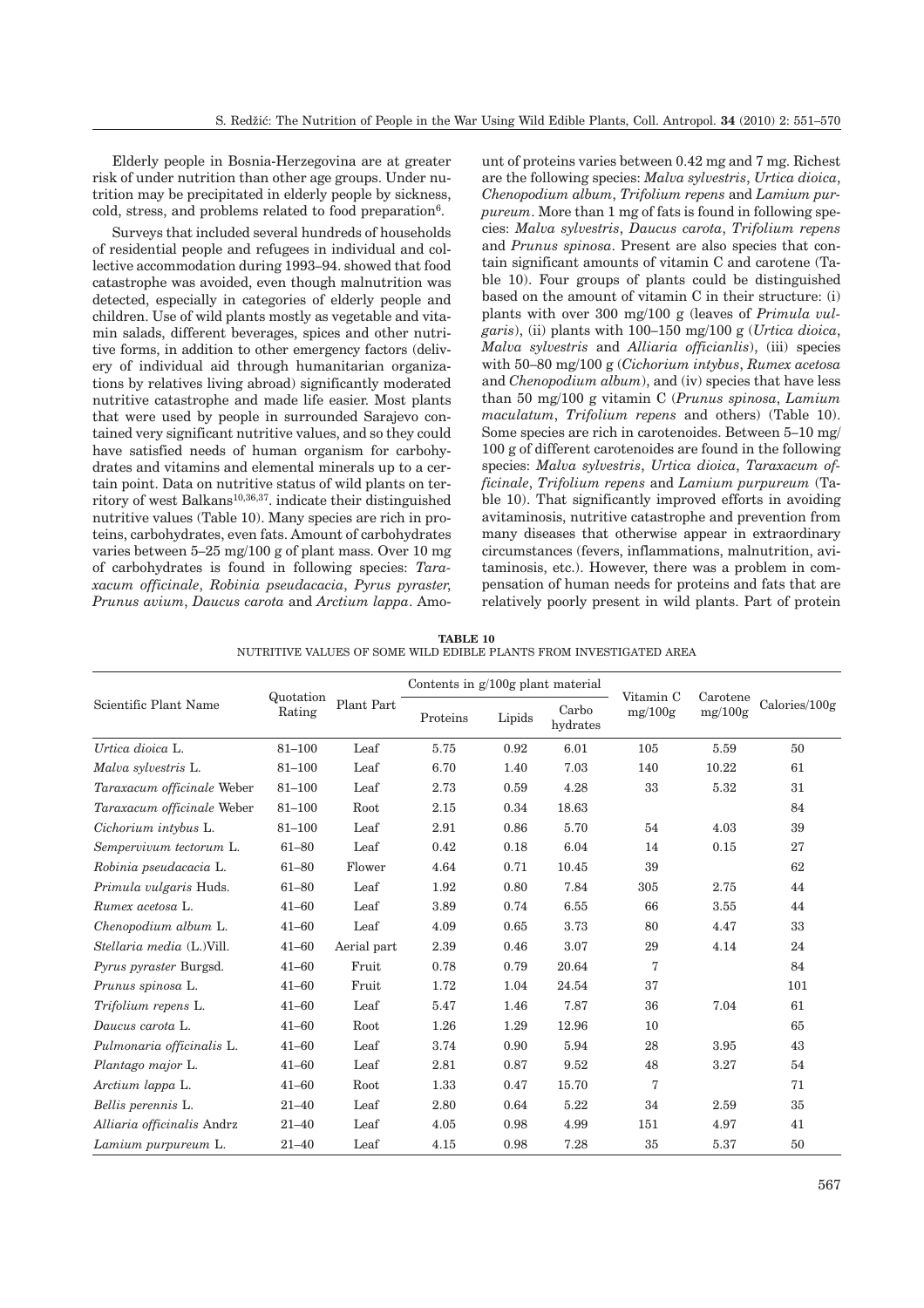needs of people in surrounded Sarajevo was compensated by use of some edible mushrooms that grew in urban zones. Those are the following species: *Kühneromyces mutabilis*, *Armillariella mellea* and *Coprinus comatus.* Species of those genera usually contain proteins and minerals. Fruit bodies of *Armillariella mellea* in 100 g contain 91 g of water, 2.6 g of proteins, 4.5 g of carbohydrates,  $0.4$  g of fats and  $40$  kcals<sup>39</sup>.

During the war daily energy intake was different in different periods. During 1993 it met only half recommended dietary allowances for the former Yugoslavia which is 2700kcals per day. Refugees were found to consume slightly higher quantities of energy (1500 kcals) compared to residents (1272 kcals). In the 1994, energy intake had increased both among refugees (1832 kcals) and residents (1630 kcals)<sup>9</sup>. Dietary intake was found to be low but this may have been partly due to under-reporting. The accuracy of data obtained through dietary intake surveys in emergency conditions may be questionable9. Due to significant caloric value of certain wild plants (Table 10) compensated were energetic needs of people that helped in prevention of nutritive catastrophe. Number of calories at examined plants was between 30 and 100 (in 100 g of herb material). More than 50 calories in 100 g is found in following: *Prunus spinosa*, *Urtica dioica*, *Taraxacum officinale*, *Robinia pseudacacia*, *Pyrus pyraster*, *Daucus carota*, *Trifolium repens* and *Plantago major* (Table 10).

Analysis of the nutritional value of plants used in surrounded Sarajevo (Table 10) shows that the majority of plants use the green part of the overhead that typically has a lower calorific value. To meet the energy needs of the organism to take significant amounts of wild plants which may be conditioned by various side effects (for example, disturbances in the metabolism of fats and proteins). However, people in larger quantities usually taken from the previously known edible plants (*Urtica dioica*, *Malva sylvestris*, *Plantago* sp., *Tussilago farfara*, *Taraxacum officinale*, *Cichorium inthybus*, *Sempervivum* sp.). Other species of wild vegetables people have used the war as a supplement canned food.

Especially difficult circumstances were during winter period, when due to low temperatures and insufficient heating, need for additional caloric food was enlarged. During winter, only several species that kept green shoots could be used in lesser amounts. Those are the following: *Sempervivum tectorum*, *Sedum telephium* (as fresh salad), root of *Armoracia lapathifolia* (as spice and salad), *Chaenomeles japonica* (as fruit), in-house plant *Pelargonium graveolens* (as spice and corrective of aroma and taste), and leaves of *Rubus fruticosus* as vitamin beverage.

During the war, reported the poisoning of people and some wild plants, including mushrooms. The use of some plants (the fruit of *Sambucus ebulus*, the fruit of *Solanum nigrum*, the fruit of ornamental species of genus *Berberis* and fungi from the genus *Clavaria* and *Lactarius*) caused disturbances in the organs of digestion without serious consequences for health. However, in the sub-urban parts of the occupied Sarajevo, there have been cases of poisoning from the fruits of *Atropa bella- -donna* and *Tamus communis*, and seeds of *Datura stramonium*, fortunately without fatal consequences.

Elderly people were identified as the most nutritionally vulnerable when exposed to sickness, cold, stress and problems related to food preparation. The most food insecure group was refugees in collective centers who were highly dependent on food aid<sup>6</sup>.

Nutritive and nutritional circumstances in surrounded Sarajevo (similar situation was in other bigger cities, such as Zenica and Tuzla) would have been more unfavorable in certain sense even damaging, if people didn't use wild vegetable, fruits and spices. Similar situation was among members of armed forces. However, the author will treat their nutritive habits in another study.

No significant difference in consumption of wild edible plants was noted based on level of education of examinees, their national and religious background. In this sense, they were all equal. Refugees in collective accommodation were simple in approach to wild edible plants and they used much wider assortment of wild fruits, vegetables and spices, compared to other categories of people.

War in BiH, especially in surrounded Sarajevo, has without doubt showed that factor of nutrition and fear of hunger are one of the most powerful influences in altering behavior, common habits and culture of nutrition. This example shows that other items (heating, living conditions, and fear of everyday death) characteristic to places exposed to war, are less dominant compared to food factor. Most of available time people spent trying to provide food for their families. For that reason and besides the fact that we are living in  $21<sup>st</sup>$  century, facing new biotechnological solutions every day, greater attention should be given to research of new nutritive resources that would moderate the problem of providing food for mankind. Researches in this area in both developed and under-developed world $47,79-86$  have greater significance and justification, as well as an obligation to provide new food and nutritive standards for people on planet Earth.

It should not be forgotten that one third of people is still hungry, while other third is semi-hungry despite the efforts of international community<sup>24,87</sup>. While on one side World Health Organization warned about serious issues in unfavorable and inadequate nutrition and a number of consequences on health and life of people<sup>88</sup>, at the same time teams of researchers around the world are trying to reach new food sources that are found in self-growing wild plants<sup>72,77,89,90</sup>. Those findings and results are valuable not only for the world of hungry and semi-hungry people, but also for mankind in general, since it enables increase of level of nutritive diversity of flora in certain regions, that is still rather low91–95.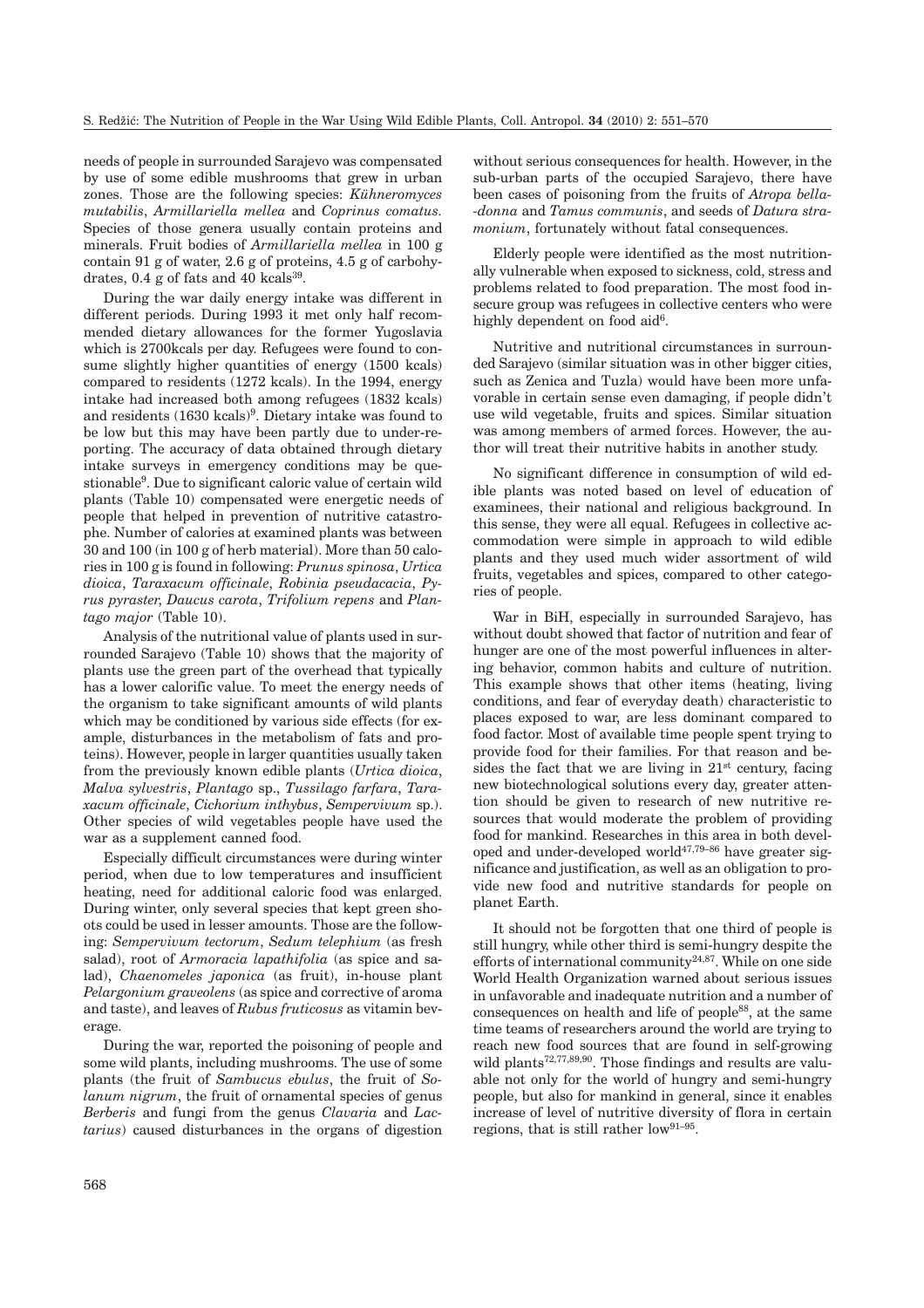# **REFERENCES**

1. GOTO Y, NAKAYAMA Y, YAGI T, Diabetes,  $7(1958)$  133.  $-2$ . GU-GGENHEIM IK, Harefuah, 103 (1982) 221. — 3. SMITH FAWZI MC, AL-DOORI W, FAWZI WW, ARMIJO-HUSSEIN N, Nutr Res, 17 (1997) 775. — 4. HUXLEY RR, LLOYD BB, GOLDACRE M, NEIL H, Br J Nutr, 84 (2000) 247. — 5. ICMP, International Commission on Missing Persons, 2007, accessed 26.02.2007. Available from: URL: http://www.genocid.org/ print.php?type=N&item\_id=219. — 6. VESPA J, WATSON F, Br Med J, 9  $(1995)$  652.  $-7$ . WATSON F, KULENOVIĆ I, VESPA J, Eur J Clin Nutr, 49 (Suppl. 2) (1995) 23.  $-8$ . REDŽIĆ S, BIŠČEVIĆ A, REDŽIĆ A, Afr J Trad CAM,  $6$  (Suppl. 4) (2009) 464. - 9. SMAIJKIĆ A, ZEC S, TELEBAK B, FILIPOVIĆ-HADŽIOMERAGIĆ A, Eur J Clin Nutr, 49 Suppl. 2 (1995)  $17. - 10$ . REDŽIĆ S, Wild edible plants in the nutrition during the war in Bosnia and Herzegovina (Faculty of Science, University of Sarajevo, 1993). 11. REDŽIĆ SS, Coll Antropol, 31 (2007) 869. - 12. HERCSHLAG--ELKAYAM O, EVEN L, SHASHA SM, Harefuah, 142 (2003) 345. — 13. ROSSI L, HOERZ T, THOUVENOT V, PASTORE G, MICHAEL M, Public Health Nutr, 9 (2006) 551. — 14. WYNN A, WYNN M, Nutr Health, 9 (1993) 43. - 15. REDŽIĆ A, HADŽIHALILOVIĆ J, Coll Antropol, 31 (2007)  $427. - 16.$  REDŽIĆ A, Med Arh, 53 (1999) 65. - 17. MAURIZIO A, Poywienie roœlinne w rozwoju dziejowym (Kasa Mianowskiego, Warszawa, 1926). — 18. MAURIZIO A, Geschichte unserer Pflanzennahrung, von den Urzeiten bis zur Gegenwart (Paul Parey, Berlin, 1927). — 19. MAU-RIZIO A, Histoire de l'alimentation depuis la Préhistoire jusqu' à nos jours (Payot, Paris, 1932). — 20. REDŽIĆ S, Pharmacia, 10 (1999) 28. — 21. REDŽIĆ S, GRUJIĆ-VASIĆ, Phytopharmacs for the 21st century (Academy of Science and Arts of Bosnia and Herzegovina, Sarajevo, 2003).  $-$  22. REDŽIĆ S, REDŽIĆ A, BIŠĆEVIĆ A, Afr J Trad, CAM 6 (Suppl. 4) (2008) 466. 23. ACC/SNC, Second report on the world nutrition situation. Global and regional results (United Nations Agency of the ACC/SCN.ACC/SNC, Geneva, 1992). — 24. WHO, Nutrition for health and development. A global agenda for combating malnutrition (World Health Organization, NHD, SDE, Geneva, 2000). — 25. ALLEN L, DE BENOIST D, DARY O, HUR-RELL R, Guidelines on food fortification with micronutrients (World Health Organization and Food and Agriculture Organization of the United Nations, Geneva, 2006). — 26. The War in Bosnia and Herzegovina. Wikipedia, accessed 31.07.2007. Available from: URL: http://bs.wikipedia.org/ wiki/opsada Sarajeva. — 27. DAYTON AGREEMENT. The General Framework Agreement for Peace in Bosnia and Herzegovina initialed in Dayton on 21 November 1995 and signed in Paris on 14 December 1995, accessed 31.07.2007. Available from: URL: http://www.hrt.hr/arhiv/dokumenti/dok/general.html). — 28. HALILOVIĆ S, Lukava strategija (Matica, Sarajevo, 1998). — 29. Siege of Sarajevo. Wikipedia, accessed 31.07.2007. Available from: URL: http://bs.wikipedia.org/wiki/opsada\_Sarajeva. — 30. REDŽIĆ S, The syngenesis of vegetation at the vertical profile of Ozren Mt. near Sarajevo (Faculty of Science, University of Sarajevo, Sarajevo, 1990). — 31. REDŽIĆ S, Biological diversity warning of the contemporary world. In: Proceedings (Science colloquy of Biological diversity – Theoretical and Practical aspects, Sarajevo, 1995). — 32. MILOSAV-LJEVIĆ R, The Climate of Bosnia and Herzegovina. PhD Thesis. In Serbo-Croat (University of Sarajevo, Sarajevo, 1973) — 33. HAYEK A, Prodromus florae peninsulae Balcanicae (Berlin-Dahlem-Berlin, 1924–33). — 34. TUTIN TG, HEYWOOD VH, BURGES NA, MOORE DM, VALEN-TINE DH, WALTERS S, WEEB DA (Eds) Flora Europea (Cambridge University Press, Cambridge, London, New York, New Rochelle, Melbourne, Sydney, 1964–1980). — 35. OBERDORFER E, Pflanzensoziologische Exkursions Flora (Verlag Eugen Ulmer, Stuttgart, 1983). — 36. REDŽIĆ S, Ann Bot NS, 57 (1999) 167. — 37. REDŽIĆ S, Ann Bot ns, 3  $(2003)$  53.  $-$  38. REDŽIĆ S, DALMATIN M, HAMIDOVIĆ M, KADIĆ J, RADEVIĆ M, ŠEVO LJ, Biodiversity, geo-diversity and protection of natural and cultural heritages. National Environmental Action Plan of Bosnia and Herzegovina (Federation of BiH and RS, Sarajevo, 2003). VRAČARIĆ B, Ishrana u prirodi (Vojnoizdavački zavod i Narodna knjiga, Beograd, 1977). — 40. GRLIĆ LJ, Samoniklo jestivo bilje (Prosvjeta, Zagreb, 1980). — 41. VRAČARIĆ B, ČOLIĆ D, UVALIN M, Hrana ishr, 7  $(1967)181. - 42.$  REDŽIĆ SJ, Ecol Food Nutr, 45 (2006) 189. - 43. RE-DŽIĆ S, Organic wild production in Bosnia and Herzegovina. In: Proceedings 1st IFOAM International Conference on Organic Wild Production, Tesli}, BiH, 2006). — 44. £UCZAJ £, Dzikie roœliny jadalne Polski. Przewodnik survivalowy. Second edition (Krosno, Chemigrafia, 2004). 45. PFAF, Plants for a Future: edible, medicinal and useful plants for a healthier wolrd, accessed 15.09.2008. Available from: URL: http://www.pfaf. org/leaflets/edible\_uses.php. — 46. PIERONI A, NEBEL S, QUAVE C, MÜNZ H, HEINRICH M, J Ethnopharmacol, 81 (2002)165. — 47. PIERONI A, NEBEL, SANTORO RF, HEINRICH M, Int J Food Sci Nutr, 56 (2005) 245. — 48. ERTUG F, Turk J Bot, 28 (2004) 161. — 49. NEBEL S, PIERONI A, HEINRICH M, Appetite, 47 (2006) 333. — 50. HEIN-

RICH M, LEONTI M, NEBEL S, PESCHEL W, PIERONI A, SMITH F, RIVERA D, OBON C, INOCENCIO C, VERDE A, FAJARDO J, LLORACH R, MULLER WE, ECKERT GP, SCHAFFER S, SCHMITT- -SCHILLIG S, ANTONOPOULOU S, KYPRIOTAKIS Z, MANIOS Z, NOMIKOS T, KALIORA A, SIDOSSIS L, GALLI C, VISIOLI F, GRANDE S, BOGANI P, DE SAIZIEU A, FLUHMANN B, D'ORAZIO D, FOWLER A, KOJ A, BERETA J, DULAK J, GUZDEK A, KAPISZEWSKA M, Pharmacol Res, 52 (2005) 353. — 51. HEINRICH M, MÜLLER WE, GALLI C, Local Mediterranean Food and Nutraceuticals (Karger, Basel, 2006). — 52. GUARRERA PM, SALERNO G, CANEVA G, J Ethnobiol Ethnomed, 2 (2006) 37. — 53. LEONTI M, NEBEL S, RIVERA D, HEIN-RICH M, Econ Bot, 60 (2006) 130. — 54. DELLA A, PARASKEVA-HA-DJICHAMBI D, HADJICHAMBIS AC, J Ethnobiol Ethnomed, 2 (2006) 34. — 55. PICCHI G, PIERONI A, Le Erbe: Atlante dei Prodotti Tipici (AGRA Rai-Eri, Rome, 2005). — 56. DROBNJAK D, Četvrti jul, 1 (1962) – 57. IVANIŠEVIĆ B, Vojnoekon pregl, 3 (1962)175. — 58. VRAČA-RIĆ B, BOGOJEVSKI D, MIČKOVIĆ M, Hrana i ishr, 7 (1966) 141. - 59. RAJŠIĆ R, Plants and animals in the nature usable for human nutrition (Narodna armija, Beograd, 1974). - 60. BAKIĆ J, SKARE-KRVARIĆ M, Pom zbor, 5 (1967) 791. — 61. BAKOTA M, Hrana ishr, 8 (1967) 194. 62. ZENNIE T, OGZEWALLA D, Econ Bot, 31 (1977) 76. — 63. LOCKETT CT, CALVERT CC, GRIVETTI LE, Int J Food Sci Nutr, 51 (2000)195. — 64. YILDRIM E, DURSUN A, TURAN M, Turk J Bot, 25 (2001) 367. — 65. OZCAN M, J Med Food, 5 (2002) 137. — 66. FLEISCHHAUER SG, Enzyklopädie der essbaren Wildpflanzen (AT Verlag, Aarau-Müchen, 2003). — 67. TURAN M, KORDALI S, ZENGIN H, DURSUN A, SEZEN Y, Acta Agric Scand B, 53 (2003)  $129. -68$ , REDŽIĆ S, HODŽIĆ N, TUKA M, Bosn J Basic Med Sci, 5 (2005) 53. - 69. REDŽIĆ S, TUKA M, PAJEVIĆ A, Bosn J Basic Med Sci, 6 (2006) 25. - 70. PIERONI A, Econ Bot, 53 (1999) 327. — 71. BONET MA, VALLÈS J, Int J Food Sci Nutr, 53 (2002) 225. — 72. PARDO-DE-SANTAYANA M, TARDÍO J, BLANCO E, CARVALHO AM, LASTRA JL, MIGUEL ES, MORALES R, J Ethnobiol Ethnomed, 3 (2007) 27. — 73. TARDIO J, PASCUAL H, MORALES R, Econ Bot, 59 (2005)122. — 74. TARDIO J, PARDO-DE-SANTAYANA M, MORALES R, Bot J Linn Soc, 152 (2006) 27. — 75. LENTINI F, VENZA F, J Ethnobiol Ethnomed, 3 (2007)15. — 76. PARDO-DE-SANTAYANA M, TARDÍO J, MORALES R, Int J Food Sci Nutr, 56 (2005) 529. — 77. GHIRARDINI MP, CARLI M, DEL VECCHIO N, ROVATI A, COVA O, VALIGI F, AGNETTI G, MACCONI M, ADAMO D, TRAINA M, LAU-DINI F, MARCHESELLI I, CARUSO N, GEDDA T, DONATI F, MARZA-DRO A, RUSSI P, SPAGGIARI C, BIANCO M, BINDA R, BARATTIERI E, TOGNACCI A, GIRARDO M, VASCHETTI L, CAPRINO P, SESTI E, ANDREOZZI G, COLETTO E, BELZER G, PIERONI A, J Ethnobiol Ethnomed, 3 (2007) 22. — 78. JUCZAJ L, SZYMANSKI WM, J Ethnobiol Ethnomed, 3 (2007) 17. — 79. ALOFE FV, ODEYEMI O, OKE OL, Plant Foods Hum Nutr, 49 (1996) 63. — 80. BHATTARAI T, SUBBA D, SUBBA R, J Appl Bot Food Qual, 73 (1999)11. — 81. GRIVETTI LE, OGLE BM Nutr Res Rev, 13 (2000) 31. — 82. LADIO AH, LOZADA M, Biodivers Conserv, 13 (2003)1153. — 83. ADDIS G, KELBESSA U, DAWIT D, Hum Ecol, 33 (2005) 83. — 84. SALEHI M, KUHNLEIN HV, SHAHBAZI M, KIMIAGAR M, KOLAHI AA, MEHRABI Y, Ecol Food Nutr, 44 (2005) 81. — 85. CONSORTIUM LFN, Pharm Res, 52 (2005) 366. — 86. BALEMIE K, KEBEBEW F, J Ethnobiol Ethnomed, 2 (2006) 53. — 87. FAO/WHO, Human Vitamin and Mineral Requirements. Report of a joint FAO/WHO expert consultation Bangkok, Thailand (World health organization and Food and agriculture organization of the United Nations, Roma, 2002). -88. SIMOPOULOS AP, GOPALAN C, Plants in human helath and nutrition policy (Karger – Basel – Freiburg – Paris – London – New York – Bangalore – Bangkok – Singapore – Tokyo – Sydney, 2003). — 89. GLEW R, VANDERJAGT D, CHUANG LT, HUANG YS, MILLSON M, Plant Foods Hum Nutr, 60 (2005) 187. — 90. FLYMAN MV, AFOLAYAN AJ, Ecol Food Nutr, 45 (2006) 405. — 91. CBD (CONVENTION ON BIOLOG-ICAL DIVERSITY) Report of the consultation on the cross-cutting initiative on Biodiversity for Food and Nutrition, Brasilia, accessed 13.03.2008. Available from: URL: http://www.biodiv.org/doc/meetings/agr/ibfn-01/official/ibfn-01-03-en.doc. — 92. GRIN,USDA, ARS, National Genetic Resources Program. Germplasm Resources Information Network. National Germplasm Resources Laboratory, Beltsville, Maryland, accessed 30.05. 2008. Available from: URL: http://www.ars-grin.gov/cgi-bin/npgs/html/ genform.pl. — 93. RIVERA D, OBON C, HEINRICH M, INOCENCIO C, VERDE A, FAJARDO, Gathered Mediterranean Food Plants – Ethnobotanical Investigations and Historical Development. In: HEINRICH M, MÜLLER WE, GALLI C (Eds) Local Mediterranean Food Plants and Nutraceuticals (Forum Nutrition, Basel, Karger, 2006). — 94. DABBOUR IR, TAKRURI HR, Plant Foods Hum Nutr, 57 (2002) 1. — 95. DOGAN Y, BASLAR S, AY G, MERT HH, Econ Bot, 58 (2004) 684.